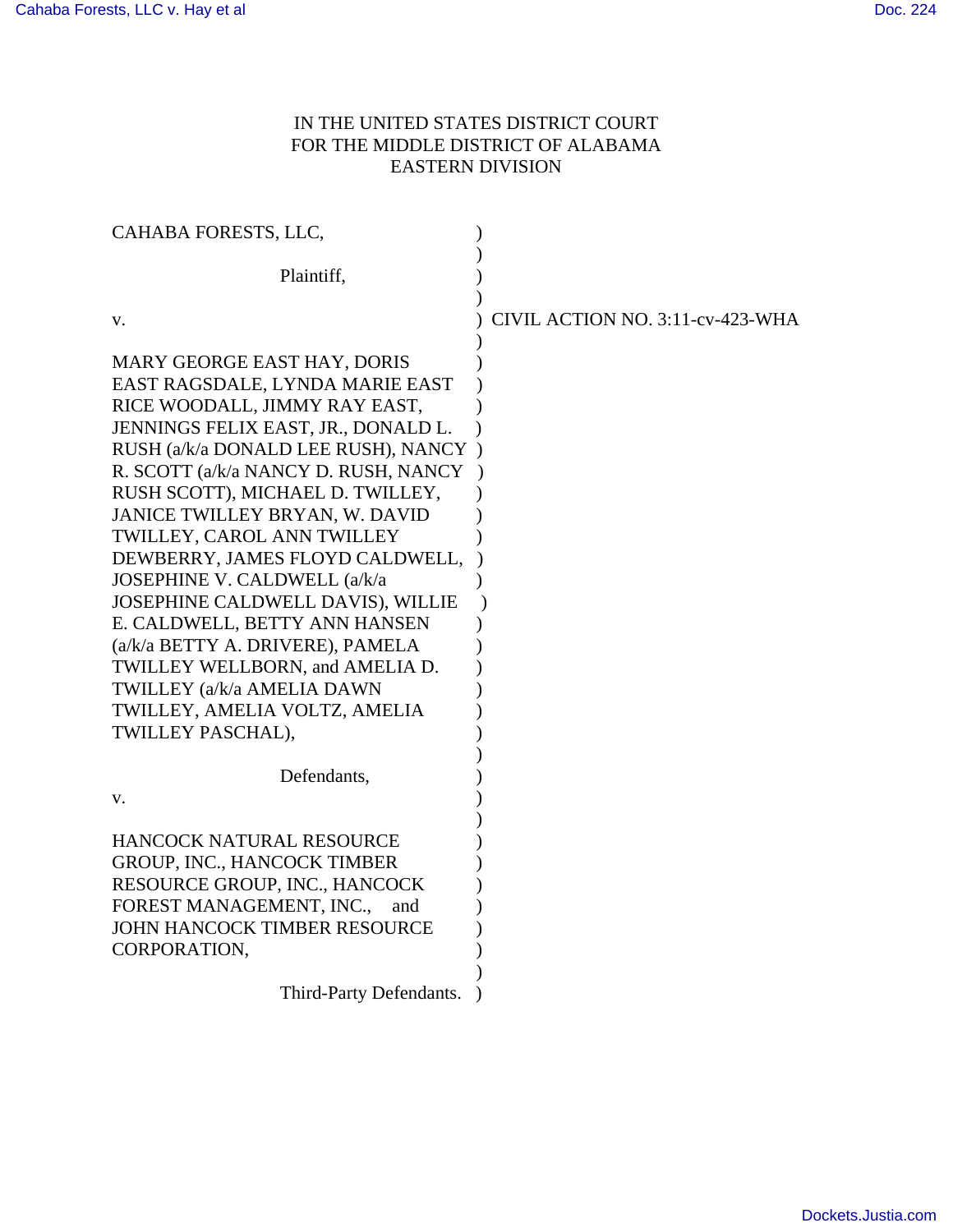#### **MEMORANDUM OPINION AND ORDER**

#### **I. INTRODUCTION**

This case is before the court on two motions: a Second Motion for Summary Judgment filed by Plaintiff, Cahaba Forests, LLC ("Cahaba") and Third-Party Defendants, Hancock Natural Resource Group, Inc., Hancock Timber Resource Group, Inc., Hancock Forest Management, Inc., and John Hancock Timber Resource Corporation, (collectively "Hancock") (Doc. #120), and the Twilleys' Motion for Partial Summary Judgment filed by the Defendants, Doris East Ragsdale, Lynda Marie East Rice Woodall, Jimmy Ray East, Jennings Felix East, Jr., Donald L. Rush, Michael D. Twilley, Janice Twilley Bryan, W. David Twilley, Carol Ann Twilley Dewberry, James Floyd Caldwell, Josephine V. Caldwell, Willie E. Caldwell, Betty Ann Hanson, Pamela Twilley Wellborn, and Amelia D. Twilley (collectively "the Twilleys")<sup>1</sup> (Doc. #123).

Cahaba filed a Complaint for Declaratory Judgment in this case on June 2, 2011 (Doc. #1), asserting jurisdiction based on diversity of citizenship, federal question, and supplemental jurisdiction. The Twilleys filed an Answer, Counterclaim and Third-Party Complaint (Doc. #21) and an Amended Counter-Claim and Third-Party Complaint (Doc. #50). The parties filed their first round of cross Motions for Summary Judgment, which the court considered only to the

<sup>&</sup>lt;sup>1</sup> Mary George East Hay ("Hay") and Nancy R. Scott a/k/a Nancy D. Rush ("Scott"), despite being named as Defendants by Cahaba and served, did not join in this motion or file any pleadings, and for simplicity, they are not included in this term for purposes of this order unless stated otherwise. "The Twilleys" refers to all tenants in common of the involved real estate except those two. "The Twilley family" will refer to all tenants in common, including those two. Also, the court will not include the parenthetical a/k/a names shown for some parties in the caption.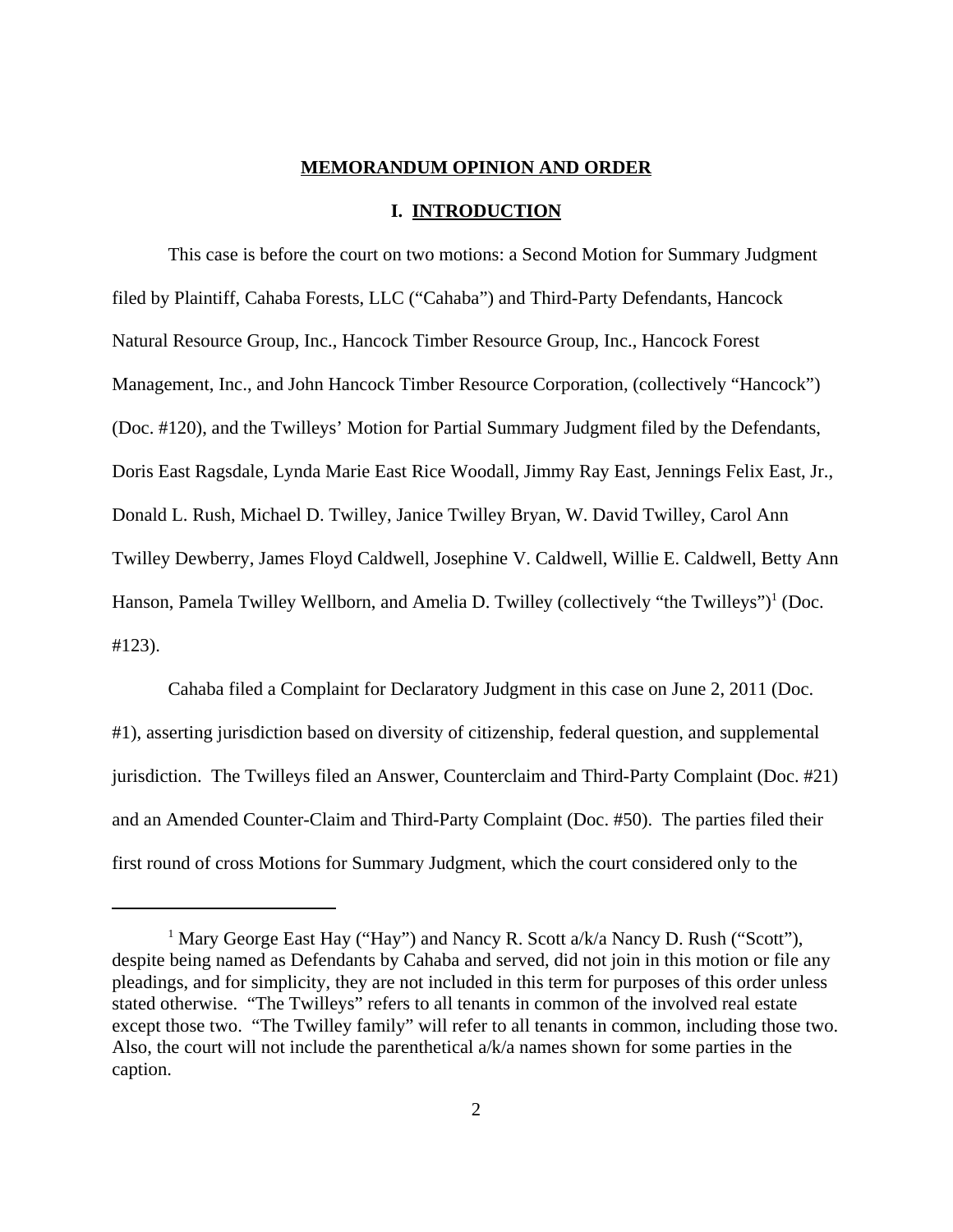extent that the motions addressed the issue of whether Bowater's rejection in bankruptcy of the Sublease and the Master Lease with the Twilleys operated to terminate Cahaba's possessory rights in the property, and whether Cahaba had standing to bring its suit (Doc. #39). On February 6, 2012, the court issued a Memorandum Opinion and Order (Doc. #54) (2012 WL 380126), which stated the court's findings that Cahaba had standing to bring its suit and that Bowater's deemed rejection operated as a breach of the Master Lease, but did not automatically terminate it. The court found that the bankruptcy clause in the Master Lease gave the Twilley family the right to terminate the lease in the event of Bowater's filing for bankruptcy; however, the court left open the questions of whether the Twilleys had expressly terminated the lease and whether any actions by the Twilleys operated as a termination or a waiver of the right to terminate (Doc. #69). On November 5, 2012, the parties filed their second summary judgment motions addressing these issues, and on January 22, 2013, the court heard oral argument on the motions. Cahaba and Hancock move for summary judgment on Cahaba's Complaint and on the Twilleys' Counter-Claims and Third-Party Claims. The Twilleys move for summary judgment on Cahaba's Complaint.

For the reasons to be discussed, Cahaba's and Hancock's Second Motion for Summary Judgment (Doc. #120) is due to be GRANTED, and the Twilleys' Motion for Partial Summary Judgment (Doc. #123) is due to be DENIED.

## **II. SUMMARY JUDGMENT STANDARD**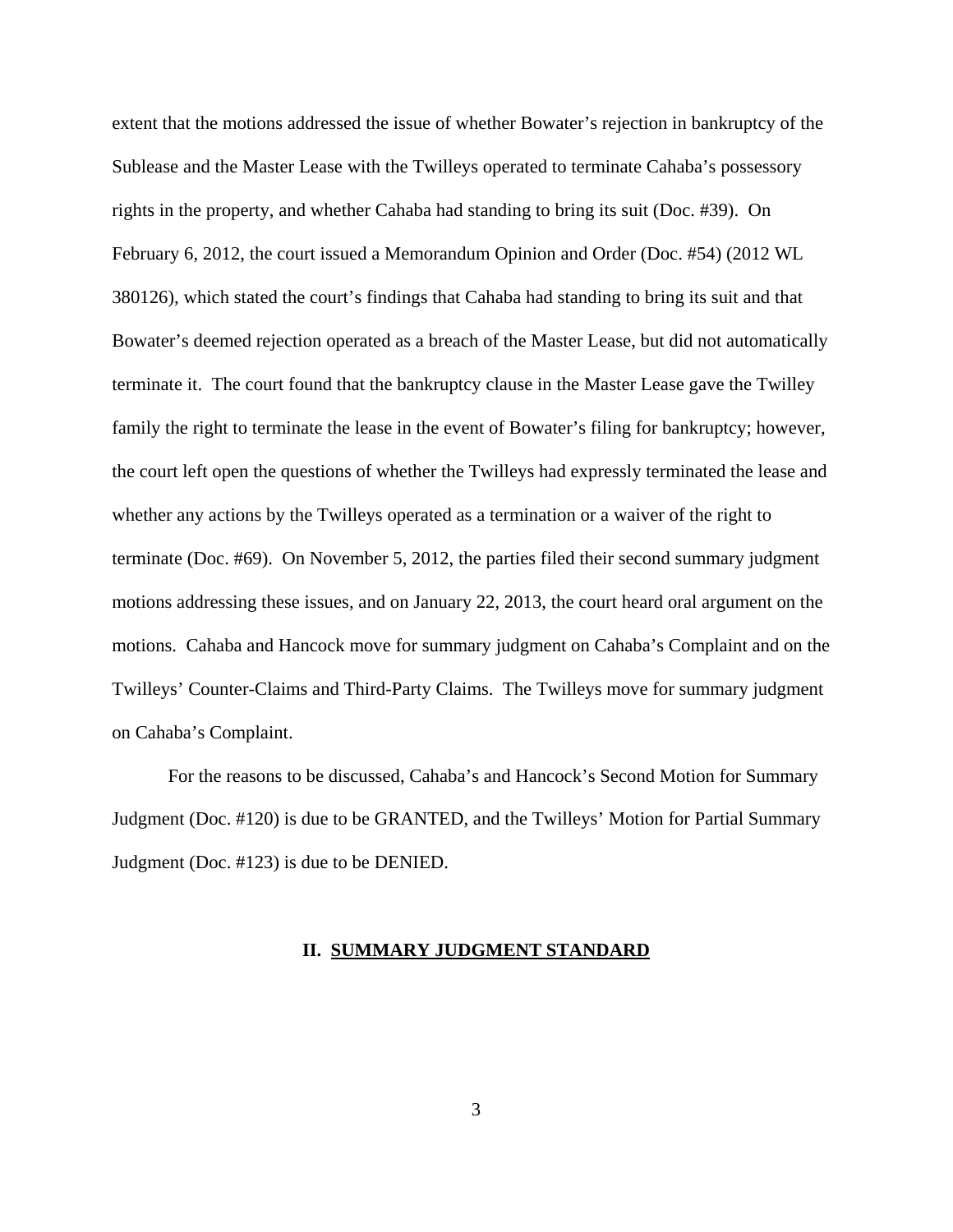Summary judgment is proper "if there is no genuine issue as to any material fact and . . . the moving party is entitled to a judgment as a matter of law." *Celotex Corp. v. Catrett*, 477 U.S. 317, 322 (1986).

The party asking for summary judgment "always bears the initial responsibility of informing the district court of the basis for its motion," relying on submissions "which it believes demonstrate the absence of a genuine issue of material fact." *Id.* at 323. Once the moving party has met its burden, the nonmoving party must "go beyond the pleadings" and show that there is a genuine issue for trial. *Id.* at 324.

Both the party "asserting that a fact cannot be," and a party asserting that a fact is genuinely disputed, must support their assertions by "citing to particular parts of materials in the record," or by "showing that the materials cited do not establish the absence or presence of a genuine dispute, or that an adverse party cannot produce admissible evidence to support the fact." Fed. R. Civ. P.  $56(c)(1)(A)$ , (B). Acceptable materials under Rule  $56(c)(1)(A)$  include "depositions, documents, electronically stored information, affidavits or declarations, stipulations (including those made for purposes of the motion only), admissions, interrogatory answers, or other materials."

To avoid summary judgment, the nonmoving party "must do more than show that there is some metaphysical doubt as to the material facts." *Matsushita Elec. Indus. Co. v. Zenith Radio Corp*., 475 U.S. 574, 586 (1986). On the other hand, the evidence of the non-movant must be believed and all justifiable inferences must be drawn in its favor. *See Anderson v. Liberty Lobby*, 477 U.S. 242, 255 (1986).

4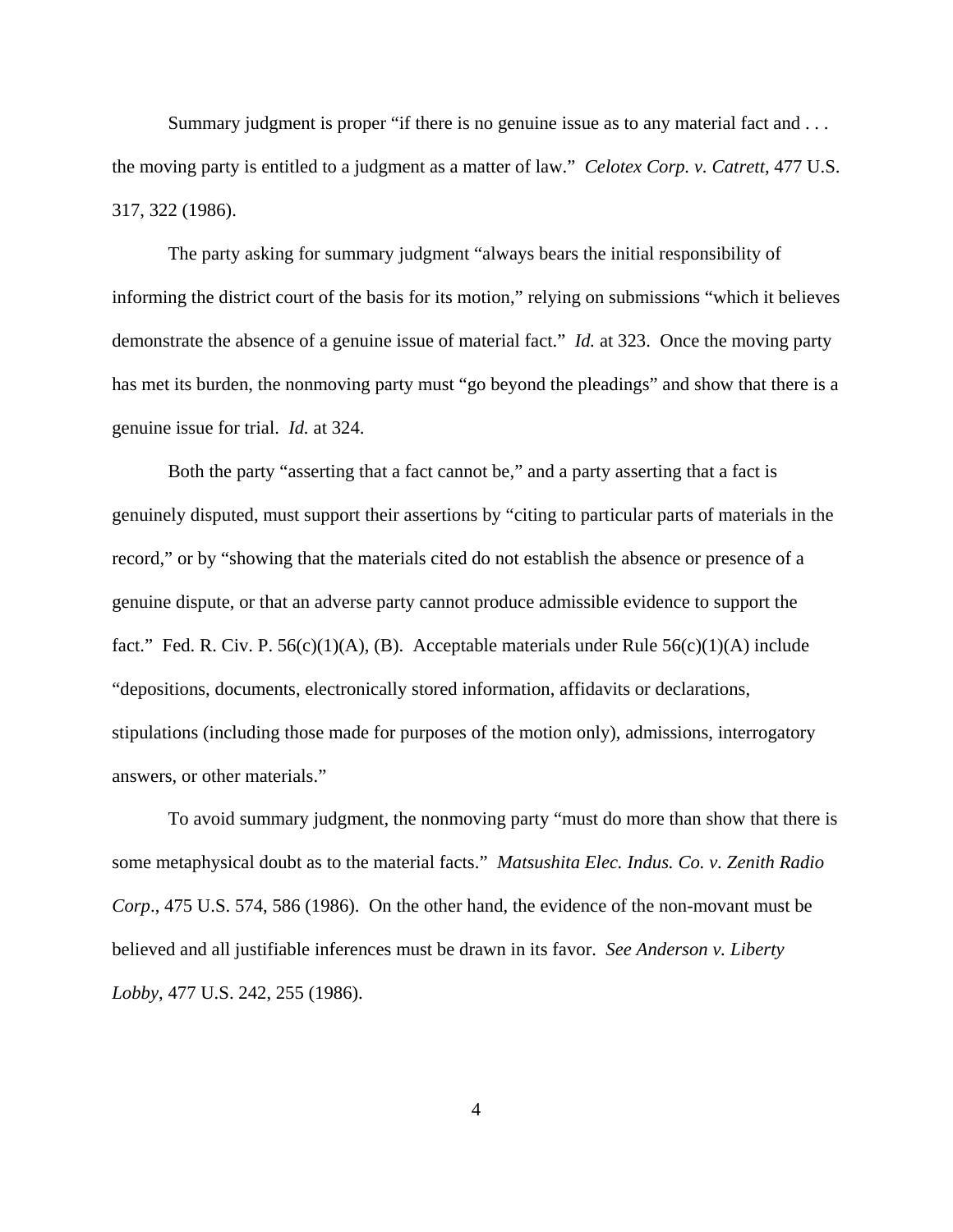After the nonmoving party has responded to the motion for summary judgment, the court shall grant summary judgment if the movant shows that there is no genuine dispute as to any material fact and the movant is entitled to judgment as a matter of law. Fed. R. Civ. P. 56(a).

## **III. FACTS**

These facts are undisputed:

The Twilley family consists of 17 heirs and descendants of C.C. Twilley who now own as tenants in common over 24,000 acres of undeveloped timberlands in counties within this district, through five trusts established under the will of C. C. Twilley. On July 1, 1967, the land was leased to Kimberly-Clark Corporation ("K-C"), by the executor and trustee under the will of C.C. Twilley, with unrestricted possession and use, including full timber rights, for a term ending on June 30, 2032 (the "Master Lease"). The lease contained no prohibition or restriction as to subleasing, and required no consent of the Lessor. Bowater Alabama LLC ("Bowater") subsequently became lessee under the Master Lease by virtue of becoming successor-in-interest to K-C.

On or about February 10, 2000, Bowater's predecessor-in-interest, K-C, subleased all but 40 acres of the property to Cahaba, under an unrestricted sublease ("the Sublease") requiring Cahaba to comply with all terms of the Master Lease, to make payments called for directly to the Twilley family, and to pay *ad valorem* taxes on the land. The Sublease was to terminate one day before the Master Lease, June 29, 2032. The Twilley family members were not parties to the Sublease. So, at the times relevant to the issues under consideration, the Twilleys, Hay and Scott were lessors under the Master Lease, Bowater was lessee under the Master Lease and lessor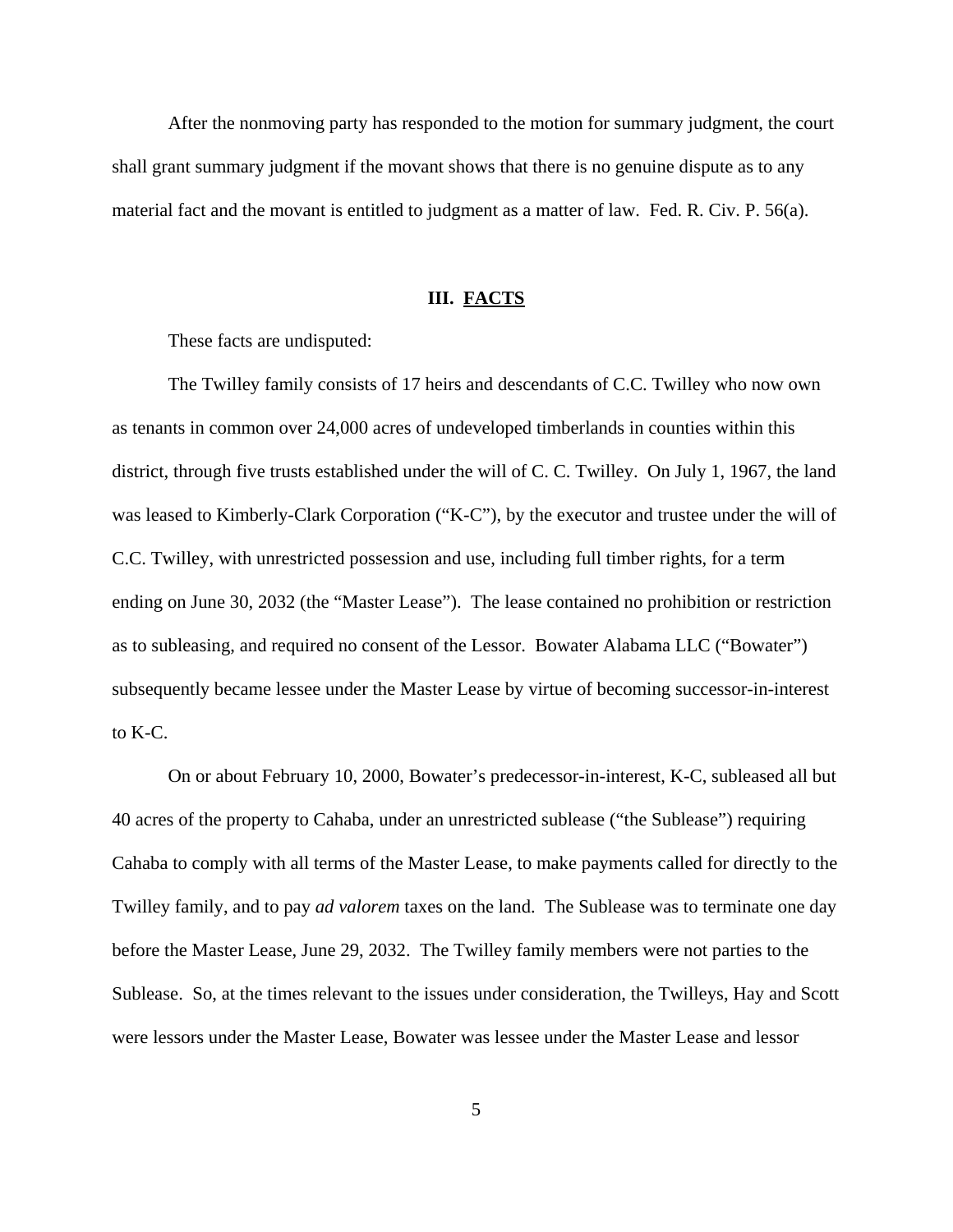under the Sublease of all but 40 acres of the property leased to it, and Cahaba was lessee under the Sublease.

On April 16, 2009, Bowater filed in the United States Bankruptcy Court for the District of Delaware a petition for reorganization pursuant to Chapter 11 of the Bankruptcy Code, as did its parent company, AbitibiBowater, Inc., and numerous other subsidiaries. All of these petitions have been jointly administered in the Bankruptcy Court under Case No. 09-11296. At the time of the filing, all payments due to the Twilley family were current, having been paid by Cahaba directly to the agent for the Twilley family under the terms of the Sublease. These are annual payments due on July 1 of each year. All taxes were current.

The Master Lease contained a provision that "[i]f at any time during the term of this lease there shall be filed by  $\dots$  K-C<sup>2</sup>  $\dots$  a petition for dissolution or reorganization under the bankruptcy laws of the United States of America . . . Owner shall have the option of immediately cancelling and terminating this lease . . . ." (Doc. #122-1). The Sublease to Cahaba provided that "[t]his Sublease shall terminate in the event the Main Lease terminates." (Doc. #122-3).

On August 3, 2009, the bankruptcy judge entered an order granting Bowater and all affiliated Debtors a ninety (90) day extension, through and including November 12, 2009, to assume or reject all unexpired non-residential leases of real property pursuant to  $\S 365(d)(4)$  of the Bankruptcy Code  $(11 \text{ U.S.C. } § 365(d)(4))$ .

Bowater's Trustee allowed the deadline to pass without either assuming or rejecting the Master Lease or Sublease and, pursuant to § 365(d)(4), they were deemed rejected on November 12, 2009, under bankruptcy law. There is no evidence before the court that the Master Lease and

<sup>2</sup> Bowater's predecessor-in-interest.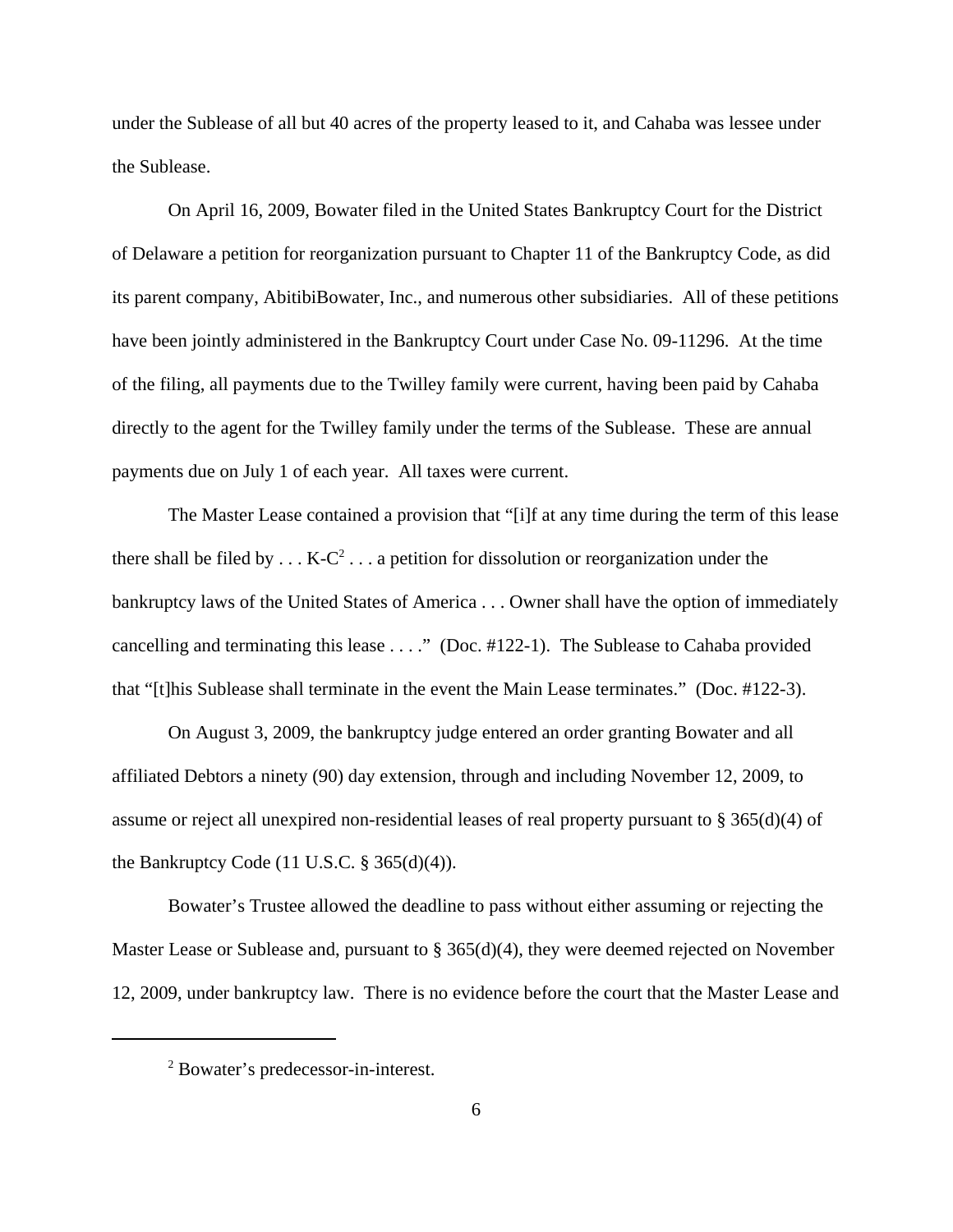Sublease were listed by Bowater as either assets or debts, or that either Cahaba or the Twilleys were listed as creditors in regard to the Master Lease or Sublease, and it appears to be agreed that they were not.<sup>3</sup>

Wells Fargo Bank, N.A. ("Wells Fargo") and its predecessors were the agent for accepting and distributing lease payments for all members of the Twilley family under agency agreements with them, and on or about June 15, 2010, Cahaba made to it the required lease payment for the year beginning July 1, 2010. The money was distributed pro rata to the members of the Twilley family.

On November 23, 2010, the Bankruptcy Court entered its findings of facts, conclusions of law, and order confirming Bowater's plan of reorganization, and on December 9, 2010, the Court entered its Notice of (A) Occurrence of the Effective Date of the Plan and (B) Deadlines to File Administrative Claims, Fee Claims and Rejection of Damages Claims. This Notice was addressed to all known creditors and equity interest holders. It was not sent to the Twilleys, and neither the Twilleys nor Cahaba filed any type of claim in the Bankruptcy Court based on the deemed rejection of the Master Lease or Sublease. Cahaba did have notice of the bankruptcy itself because of the listing of a separate executory fiber supply agreement between it and Bowater, and it had received notice of Bowater's rejection of that executory contract. It did not file any rejection of damages claim based on Bowater's rejection of that executory contract.

On May 20, 2011, with the due date for an annual lease payment approaching, Hancock Forest Management, Inc., at the request and on behalf of Cahaba, sent letters to all of the Twilley

<sup>&</sup>lt;sup>3</sup> Cahaba was listed as a creditor in regard to an entirely separate fiber supply agreement with Bowater.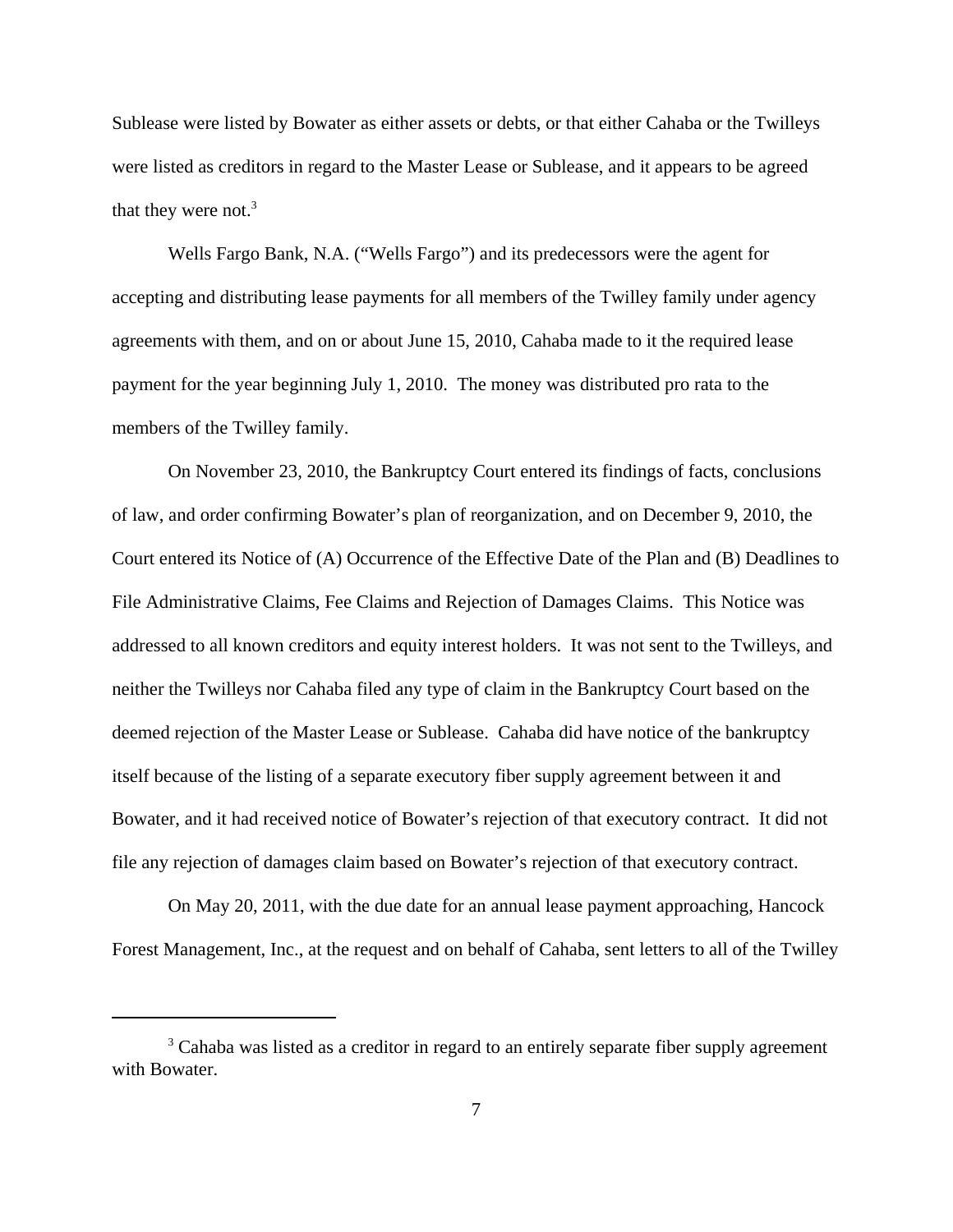family, with a copy to their agent, advising them of Bowater's Chapter 11 bankruptcy proceedings and of the deemed rejection of the Master Lease and Sublease and requesting them to execute an enclosed Estoppel and Agreement by June 20, 2011. The proposed Estoppel and Agreement acknowledged that the deemed rejection in the bankruptcy court relieved Bowater from having to perform, but that it did not terminate the Master Lease or Sublease and had no effect on Cahaba's possessory or leasehold rights under the Sublease. It then provided that the Twilleys recognized the Sublease and Cahaba's rights thereunder and deemed the Sublease converted to be a direct lease between them and Cahaba. The cover letter for this proposed Estoppel and Agreement concluded by saying, "If you have any questions regarding this matter, please consult your attorney." The two Twilley family defendants—Hay and Scott—who do not join in the motion of the Twilleys executed and returned the instrument, but the others refused.

On June 1, 2011, Cahaba tendered to the Twilley family's agent, Wells Fargo, the annual payment for the year to begin July 1, 2011. On June 2, 2011, Cahaba filed this suit for declaratory judgment and Hancock Forest Management, Inc., which manages the forestry operation on the property, wrote letters to the Twilley family advising of the filing of suit. Wells Fargo attempted to distribute their percentage interests in the June 1 payment to all members of the Twilley family. Hay and Scott accepted their checks, but the other 15 would not. On March 23, 2012, during the course of those proceedings, the Twilleys' attorney notified Cahaba's attorney that the Twilleys were terminating the Master Lease, if and to the extent that it had not already been terminated as a matter of law. In June 2012, Hancock made the next lease payment to Wells Fargo, which Wells Fargo held.

8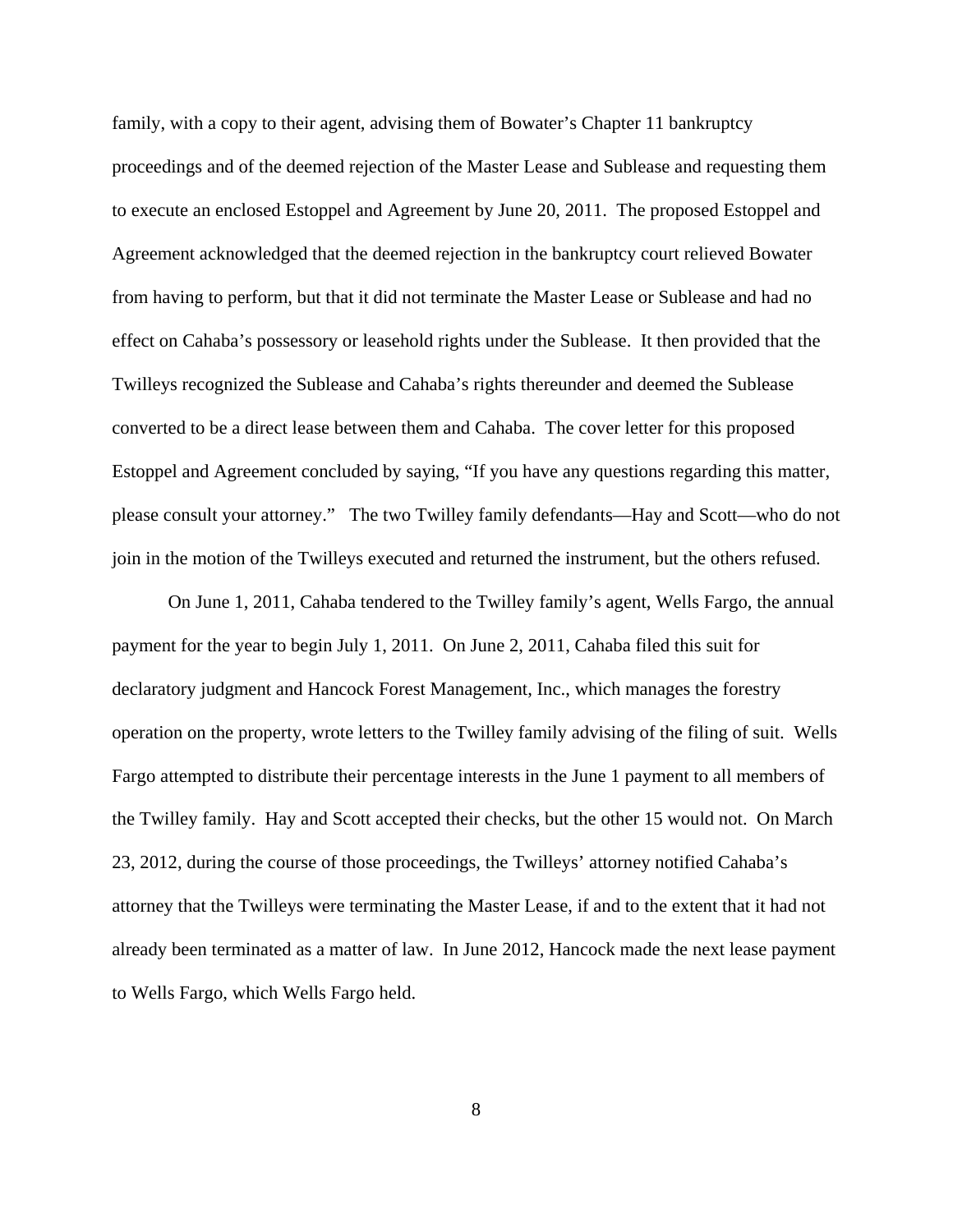Wells Fargo has been allowed to intervene in this action and has paid all money it is holding into court with its Amended Complaint in Interpleader, alleging that Hay and Scott want their pro rata share of the payment for the July 1, 2012 - June 30, 2013 year, but the other 15 do not, and asking for directions.

The court's prior Order of February 6, 2012 (Doc. #54) established that Bowater's deemed rejection in bankruptcy of the Master Lease and Sublease did not operate as a termination, but as a breach of the Master Lease, which allowed, but did not require, termination. The case is now before the court on whether any actions by the Twilleys either terminated the Master Lease and therefore the Sublease, or waived its termination. The court will also consider the Twilleys' counterclaims and third-party claims against Cahaba and Hancock.

## **IV. DISCUSSION**

The court will first address the status of the Master Lease and Sublease, and then will discuss the Twilleys' counterclaims and third-party claims.

# **A. The Master Lease and Sublease**

In the court's prior order on summary judgment, it found that Bowater's deemed rejection of the Master Lease gave the Twilleys the right to terminate the Master Lease, which if exercised would terminate the Sublease. The court reserved for future determination whether any actions by the Twilleys did terminate the Master Lease or whether any of their actions had the effect of waiving that termination right. The parties have addressed this issue in their briefs supporting their motions for summary judgment.

9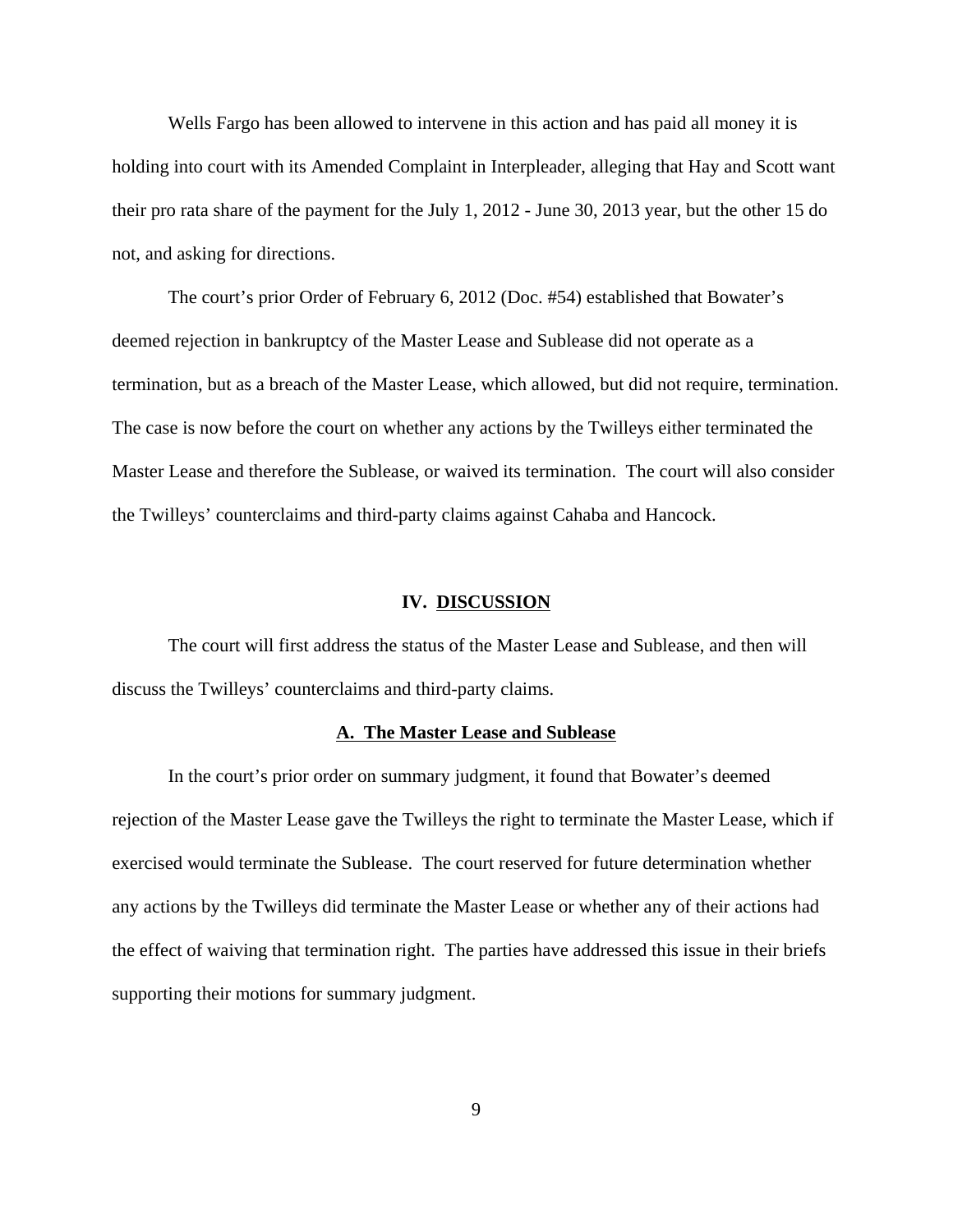Although the parties submitted lengthy briefing on whether the Master Lease is terminated, there is one deciding factor: only 15 of the 17 members of the Twilley family argue that the lease is terminated. In the duration of this case, two Twilley heirs -- Hay and Scott - have never joined with the other defendants in alleging that any actions by Bowater in bankruptcy, or by either party after the deemed rejection, amounted to a termination of the Master Lease. In fact, Hay and Scott's inaction in this suit suggests that their desire is to continue the relationship with Cahaba under the Master Lease and Sublease. Hay and Scott were the only members of the Twilley family to execute the Estoppel and Agreement sent to them by Cahaba, which was meant to form a direct lease relationship with Cahaba and continue the status quo. After a thorough analysis of the applicable law, the court finds that Hay's and Scott's absence from the other Defendants' pleadings and motions, in addition to their prior actions, defeats the Twilleys' arguments for termination.

At oral argument, the Twilleys seemed to concede that the concurrence of all 17 members of the Twilley family was required to terminate the Master Lease, if it was not terminated by the deemed rejection in bankruptcy, but in subsequent briefing they contend that they could effectively terminate as to their separate 15/17 interests.

Before reaching the question of termination, the court will examine the property interests of the Twilleys as stated by the legal documents submitted with the parties' summary judgment motions. The Master Lease in this case was made and entered into by Birmingham Trust National Bank ("BTN Bank"), as executor and trustee under the will of C.C. Twilley, who before his death was the owner in fee simple absolute of the property at issue, and the Kimberly-Clark Corporation ("K-C"). In the language of the Master Lease, BTN Bank is referred to as the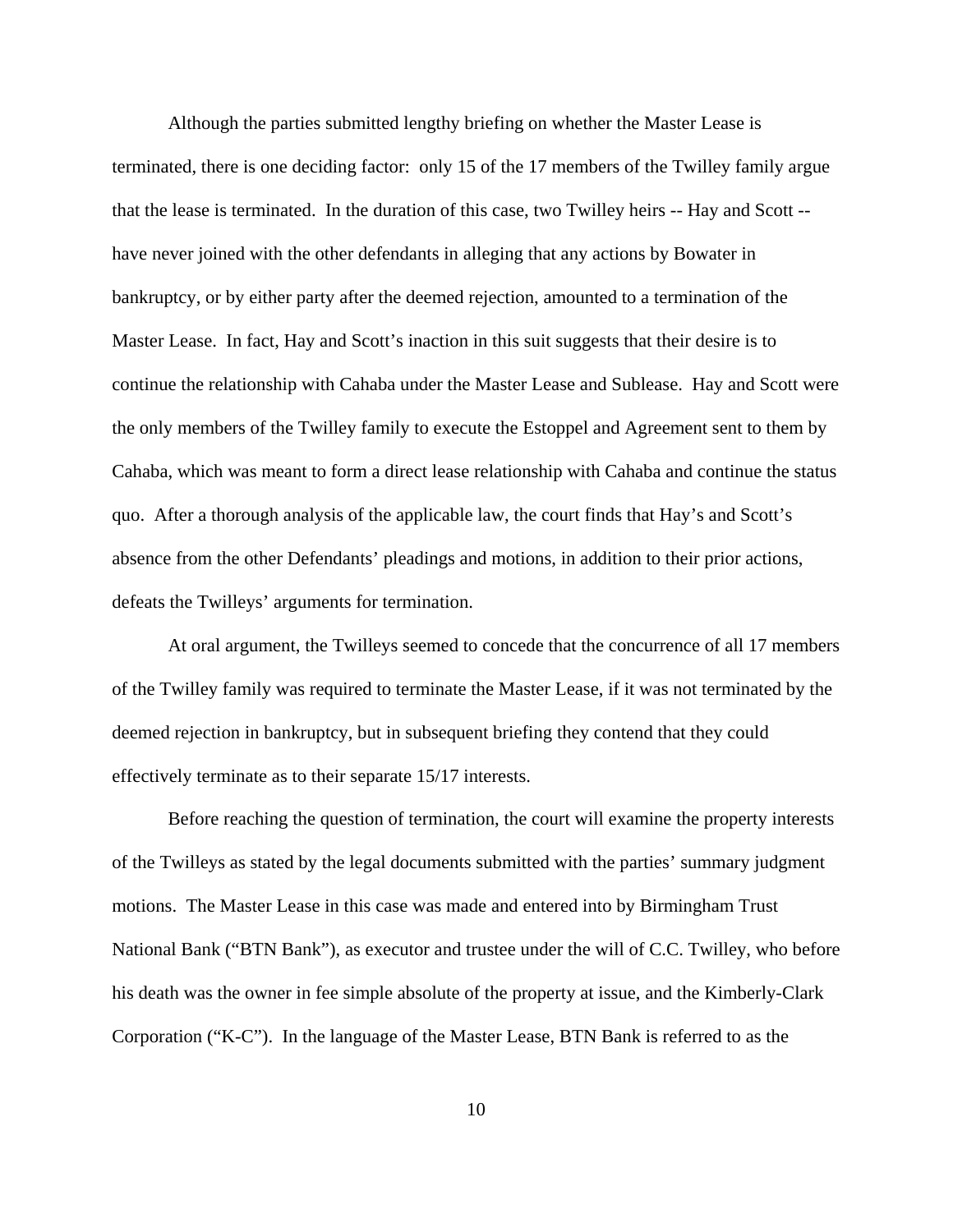"Owner" of the property. The agreement leased the Twilley land and timber rights to K-C for 65 years in exchange for annual payments to the Owner, among other obligations. In Section 19 of the Master Lease, it states that "[t]he term of this lease could extend beyond the period of existence of the Estate of C.C. Twilley, Deceased, and of the duration of the trust or trustee created under [his] Last Will and Testament . . . . Owner, in order to make workable and convenient the administration of the lease . . . appoint[s] [BTN Bank], and such successor corporation or assignee, . . . as its agent." (Doc. #122-1). Pursuant to the will of C.C. Twilley, five separate trusts were created for the benefit of his heirs. These trusts were managed by BTN Bank, and later by its successor-in-interest, SouthTrust Bank ("SouthTrust"), until the trusts terminated under the terms of the will. Upon termination of the trusts, a separate interest in the title of the property vested in each of the Twilley heirs. ("Ground Lessor Estoppel and Agreement" Doc. #122-5). All trusts had terminated by 2005 and SouthTrust and its successors, now Wells Fargo, continued to collect and distribute lease payments for the 17 members of the Twilley family under separate agreements with them.

The descent of real property from a land owner to his heirs creates a tenancy in common, unless otherwise provided by a will or trust. *See Crawford v. Crawford*, 28 So. 2d 196, 197 (Ala. 1946) (heirs of intestate became tenants in common with undivided interests). The will and trust of C.C. Twilley did not provide otherwise.

It is undisputed in this case that the Twilley family received their property interests as heirs under the trusts that were established pursuant to the terms of C.C. Twilley's will, so that they relate to each other as tenants in common. Tenants in common hold separate and distinct title in their undivided interest in the property. *See Craig v. Javine*, 432 So. 2d 1304, 1306 (Ala.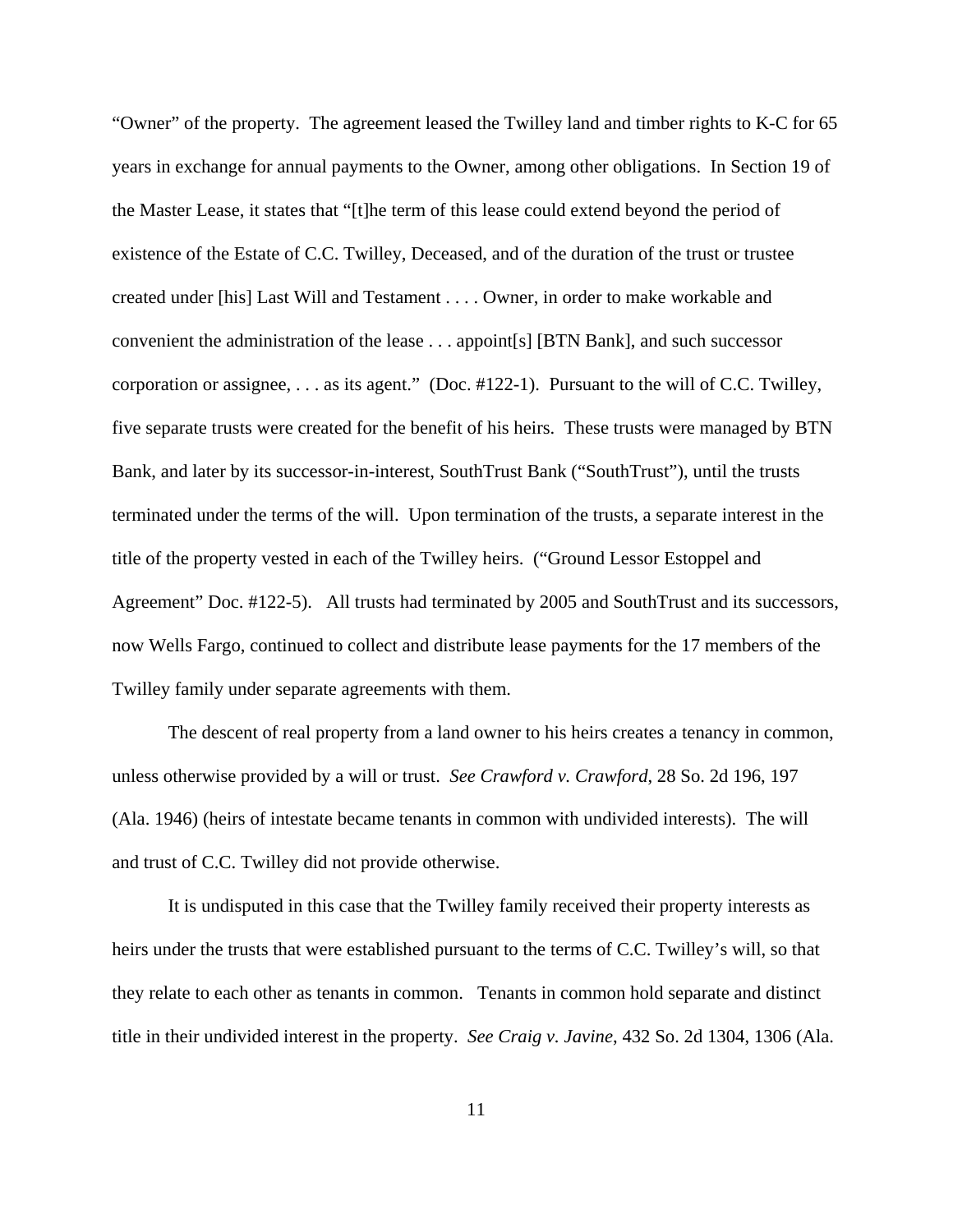Civ. App. 1983). Although each individual member of the Twilley family may burden his or her property interest as he or she desires, they inherited those interests in the property subject to an existing lease. It is generally held that when tenants in common have ownership interests subject to a lease of the common property, they may not terminate that lease without the consent of all tenants in common. *See* 86 C.J.S. *Tenancy in Common* § 139 ("The consent or ratification of all tenants in common is required to modify, terminate, or forfeit a lease of the common property," and § 171 ("Tenants in common who have jointly leased common property to a third person must join as parties to cancel the lease . . . ."), and cases cited therein.

*Sun Oil Co. v. Oswell*, 62 So. 2d 783 (Ala. 1953), an equitable action concerning an oil, gas and mineral lease, provides an analogy to the instant case. In *Oswell*, an oil, gas and mineral lease was executed to the Sun Oil Company by the owners of land, after which the owners deeded the land to the Oswells. The Oswells received title as tenants in common, encumbered by the lease. Before the suit arose, the Oswells conveyed an undivided half interest in the oil, gas and minerals in the land to Humble Oil and Refining Company, making it a tenant in common with the Oswells as to those, all subject to the lease with Sun. The Oswells then owned all surface rights in the land and an undivided half interest in the oil, gas and minerals described in the lease to Sun, and Humble owned an undivided half interest in the oil, gas and minerals described in the lease. Alleging that Sun had violated certain covenants in the lease, the Oswells sued both Sun and Humble, seeking to declare the entire lease forfeited, even though Humble Oil opposed the plaintiffs' suit. In analyzing applicable law generally, the court noted that "it is easy to hold that the lease when made with complainants' grantor was indivisible as to the lessee's covenants . . . . and, that status was not changed because the title to the reversion was broken into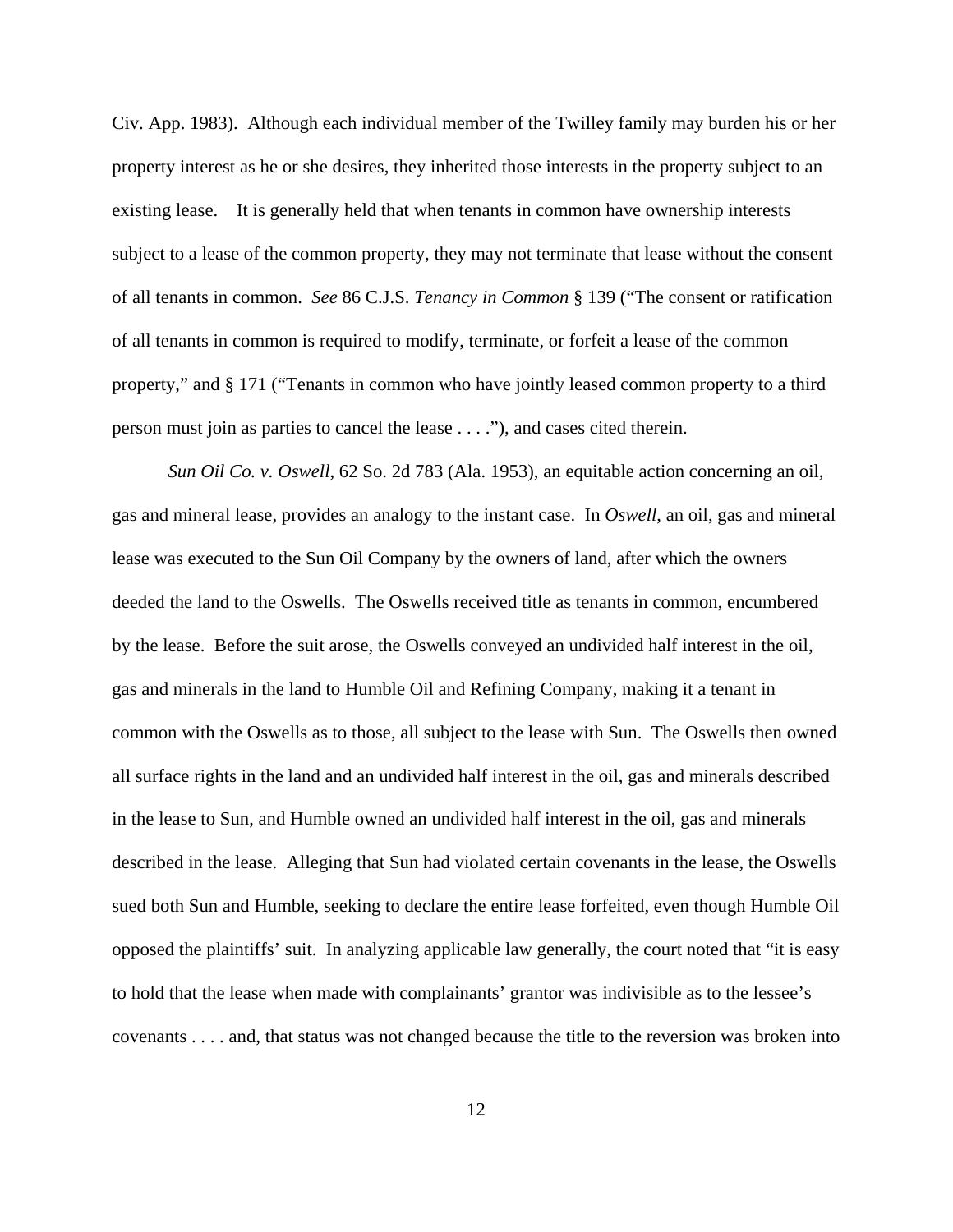shares, if there was no agreement thereafter made between the shareholders and Sun, the

lessee."4 *Id.* at 787.

In support of its recognition of the general law, the court in *Oswell* cited an Oklahoma

case, *Howard v. Manning*, 192 P. 358, 361 (Okla. 1920), as follows:

[A] lessor could not fractionalize or apportion the *lessee's covenant* by either conveying the lands to several parties as tenants in common or dying and leaving it to a number of heirs. The death of the lessor did not apportion or divide the covenant. The lessee's covenant was not altered, modified, or affected by the death of the lessor other than with respect to the payment of the rent. After passing out of the hands of the lessor's administrator (if he had one) each heir had the right to receive his part of the rent, but that did not apportion the indivisible covenants in the lease. Upon the death of the lessor the lessee's covenants in question run to the heirs jointly and indivisibly.

*Oswell*, 62 So. 2d at 786 [emphasis in *Oswell*]. And, to illustrate the unreasonableness and

unworkability of allowing fewer than all to terminate only their interests under the lease, and

analogizing it to this case, the Oklahoma court said:

If the right to enforce a forfeiture accrues [the bankruptcy], and a part of the tenants in common [the Twilleys] are allowed to elect to enforce the forfeiture, then the lessee [here the sublessee, Cahaba] is placed in the inequitable position of being bound by the lease as to part of the tenants [Hay and Scott] and discharged by a part [the Twilleys], which means that the lessee is still liable as a lessee to some of the tenants in common, although he cannot enjoy any of the benefits of his lease without becoming a trespasser and liable for damages to the other owners of the land . . . . This would create a sort of tenancy which, we believe, it would be unreasonable to hold that the lessor and lessee intended or contemplated.

<sup>&</sup>lt;sup>4</sup> While the court held that a subsequent amendment to the lease effected separately by the joint owners served to sever the indivisibility of the covenants, so that the separate rights of Oswell and Humble could thereafter be exercised by either without the consent of the other, that did not change its recognition of the general principle, and the exception from that in Oswell is not present here. *See id.* at 787.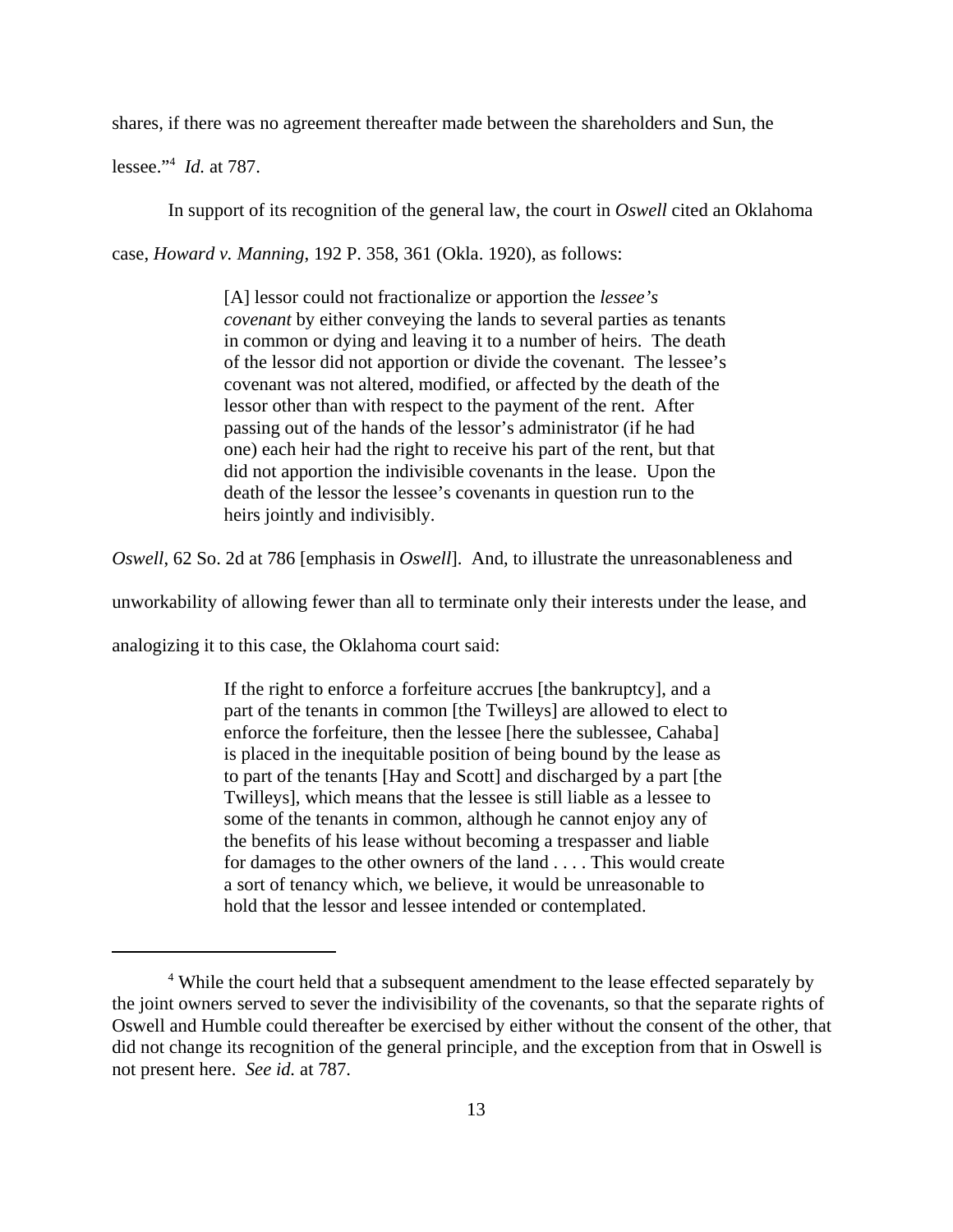*Howard*, 192 P. at 362.

In the case of *Eurengy v. Equitable Realty Corp.*, 107 S.W.2d 68, 71 (Mo. 1937), the Supreme Court of Missouri, while distinguishing, agreed with the same proposition, that "a contract of lease is indivisible and that the same cannot be canceled or forfeited unless all of the co-owners join in such action, as otherwise the lessee would be bound by the lease as to part of the co-owners and discharged as to part of the co-owners." This language from *Eurengy* was quoted with approval by the Supreme Court of Appeals of West Virginia in the 1955 case of *Fredeking v. Grimmett*, 86 S.E.2d 554, 564 (W.Va. 1955), which also quoted the language to that effect from *Howard*. These cases all support the general principle recognized by the Supreme Court of Alabama in *Oswell*.

Under Alabama law, a single tenant in common may deal with his separate interest freely through a mortgage, lease, or conveyance without the consent of the rest of the cotenants, but a tenant in common may not mortgage, lease, or convey an interest in the property greater than his own. *Crommelin v. Fain*, 403 So. 2d 177, 180-81 (Ala. 1981). In addition, the actions of a few tenants in common should not be allowed to prejudice the interests of the other tenants in common. *See Cherry v. Mazzone*, 568 So. 2d 799, 802 (Ala. 1990) (tenants in common had right to partition of full interest in property notwithstanding any conveyances made by another cotenant). None of this is inconsistent with the general principle discussed above.

The Twilleys have cited *Spurlock v. Spurlock*, 364 So. 2d 1149 (Ala. 1978), for the proposition that a tenant in common may terminate a lease as to his own interest. *Spurlock* involved four leases made among tenants in common in which a cotenant-lessor sued for cancellation of all four leases due to breach. The court held that cancellation was not an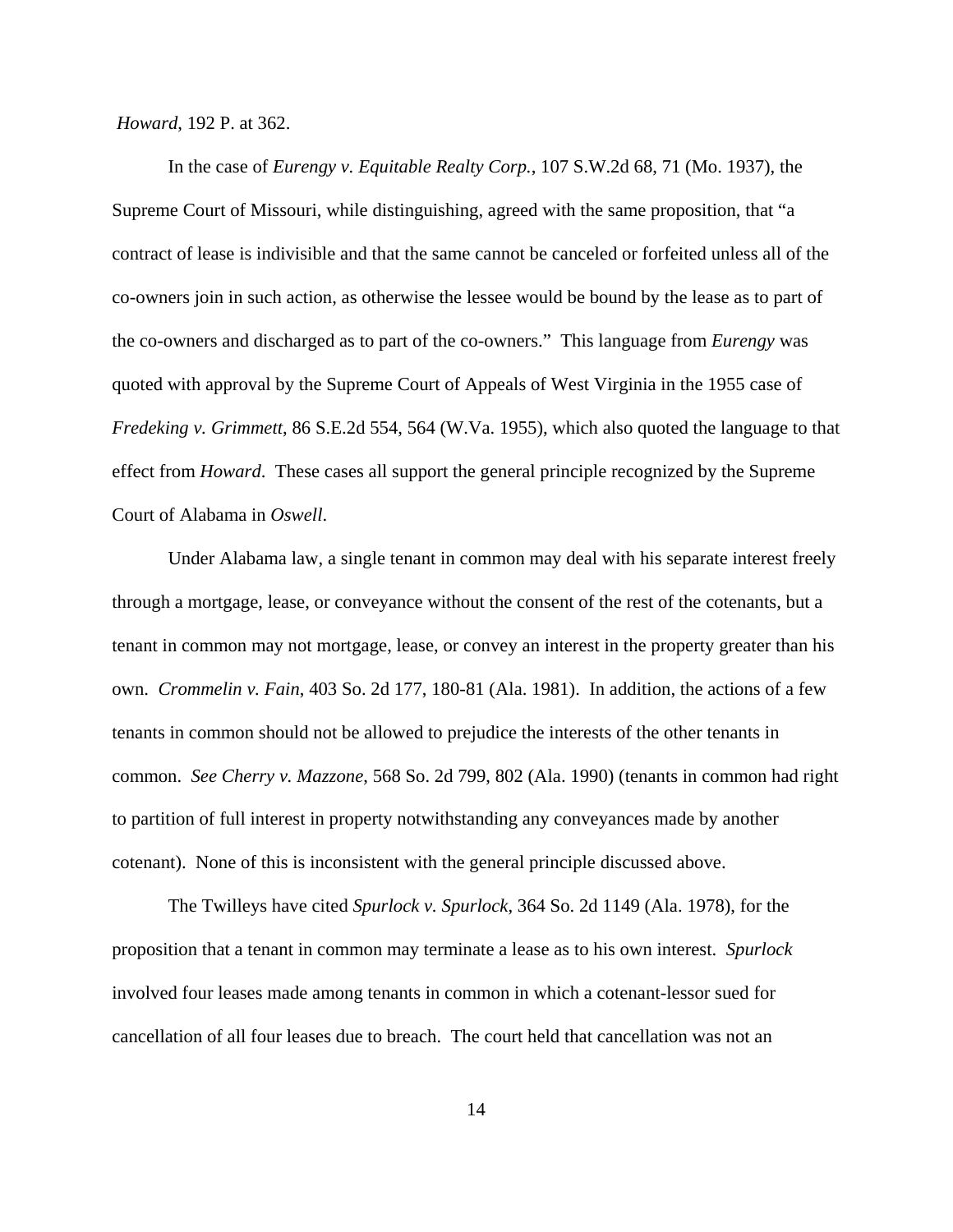appropriate remedy, but if cancellation were appropriate, the cotenant-lessor would only be entitled to a cancellation of the lease to which he was a party. *See id.* at 1150. "Relief by cancellation in a suit by one tenant in common involving leases made by several cotenants will be limited to the plaintiff's interest alone." *Id. Spurlock* is distinguishable because it involved a lease executed by cotenants for each of their separate shares, and cancellation was effective only as to each share.

Although the Defendants have not cited an Alabama authority which could support distinguishing *Oswell* in this case, this court is aware of a case from another jurisdiction which states that "[o]ne tenant in common may terminate a lease as to [his] own interest without the concurrence of the other cotenants." *Ahrens v. Dye*, 302 N.W.2d 682, 684 (Neb. 1981). *Ahrens* concerned tenants in common who had leased their undivided interests in the property to a lessee, which is different from the present case, in which the Twilleys inherited the lease on their property. The dissent in *Ahrens* distinguished the two cases cited by the majority and disagreed with the majority's statement, arguing that the result would keep a "lessee bound to part of the heirs but denied all practical benefits under the lease" due to the termination of the other cotenants' interests in the lease. The dissent cited *Howard, Eurengy,* and *Fredeking*. *See id.* at 685 (Boslaugh, J.). This court agrees with the reasoning of the dissent in *Ahrens*, and finds it, and the cases cited, to be consistent with Alabama law, which acknowledges that, while a tenant in common may deal with his interest in joint property in any way he desires, including terminating his interest in a lease made separately by all cotenants, an inherited lease that binds an indivisible interest in the joint property held by tenants in common must be analyzed differently. *See Oswell*, 62 So. 2d at 786-87.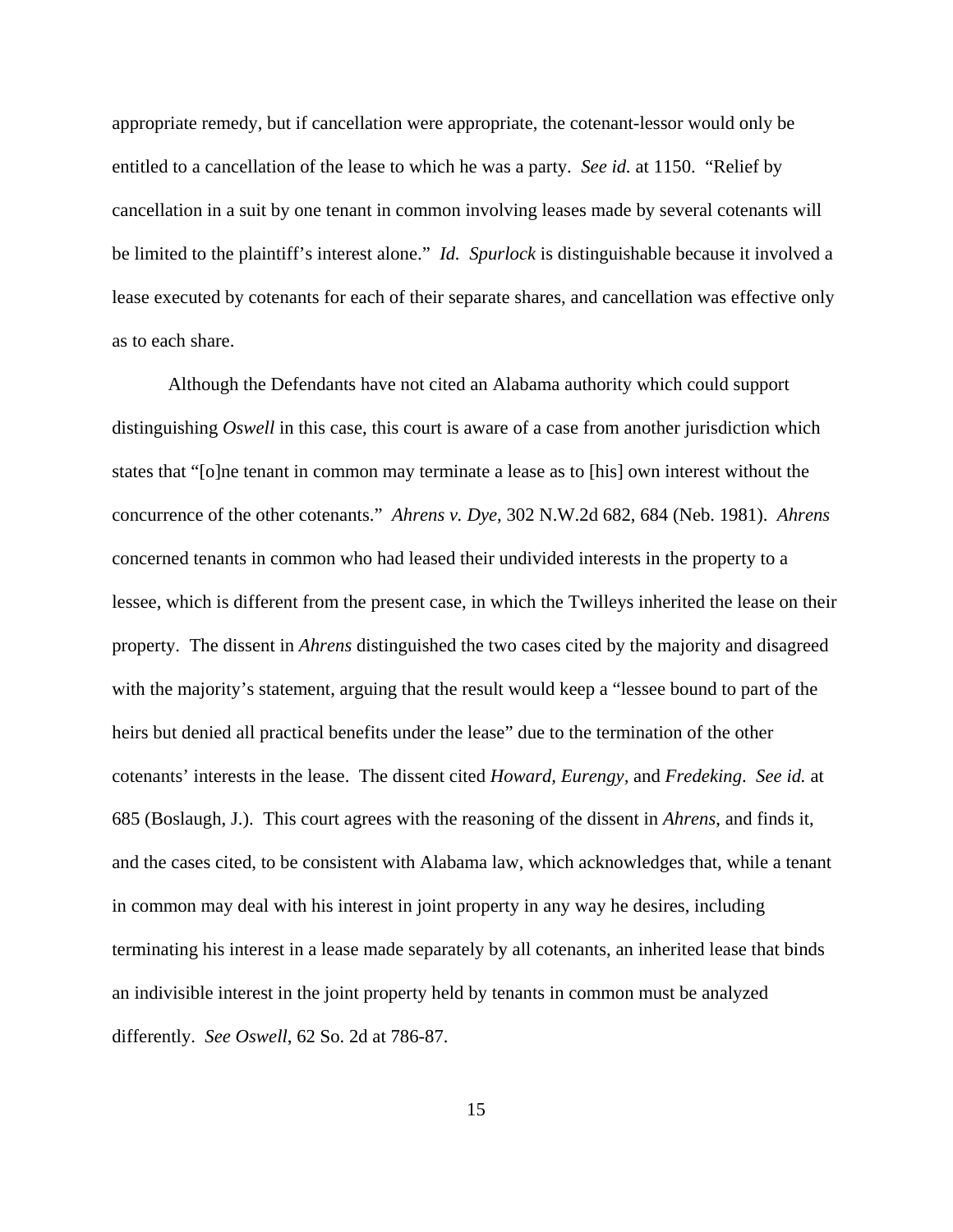Here, C.C. Twilley's executor and trustee leased the property to Bowater's predecessor in interest, and, before termination of all the trusts, Bowater subleased it to Cahaba, as allowed by the lease, and bound Cahaba to all terms of the lease. It would be no more allowable under the law for 15 of the 17 members of the Twilley family to be able to terminate the Master Lease and Sublease over the objections of 2, than for the 2 to do so over the objections of the 15. Further, to hold that the 15 could terminate only their interests, would create the situation condemned in *Howard* and the other cases cited above. Cahaba would be bound to perform its forestry operations on the property for the benefit of the 2, but by doing so would become a trespasser as to the 15. This makes no practical sense, and would not be consistent with Alabama law.

To summarize the findings of this court in its previous order and here: The deemed rejection of the Master Lease and Sublease by Bowater in its bankruptcy proceedings did not operate to automatically terminate the Master Lease and Sublease, but was a breach of the Master Lease. The deemed rejection entitled the Twilley family to immediate possession of the property, free of the bankruptcy proceedings but subject to the breached Master Lease and Sublease. Under the terms of the Master Lease, Bowater's filing in bankruptcy gave the Twilley family the option of immediately terminating the Master Lease, which would terminate all rights of Cahaba under provisions of the Sublease, or continuing with it. Cahaba continued to be bound to perform under the Sublease, unless the Master Lease was terminated. Termination of the lease cannot be accomplished by fewer than all 17 members of the Twilley family and, since 2 of the members do not agree to terminate, but wish to continue with it, the Master Lease and, in turn, the Sublease, have not been terminated. Furthermore, the 15 Twilleys cannot terminate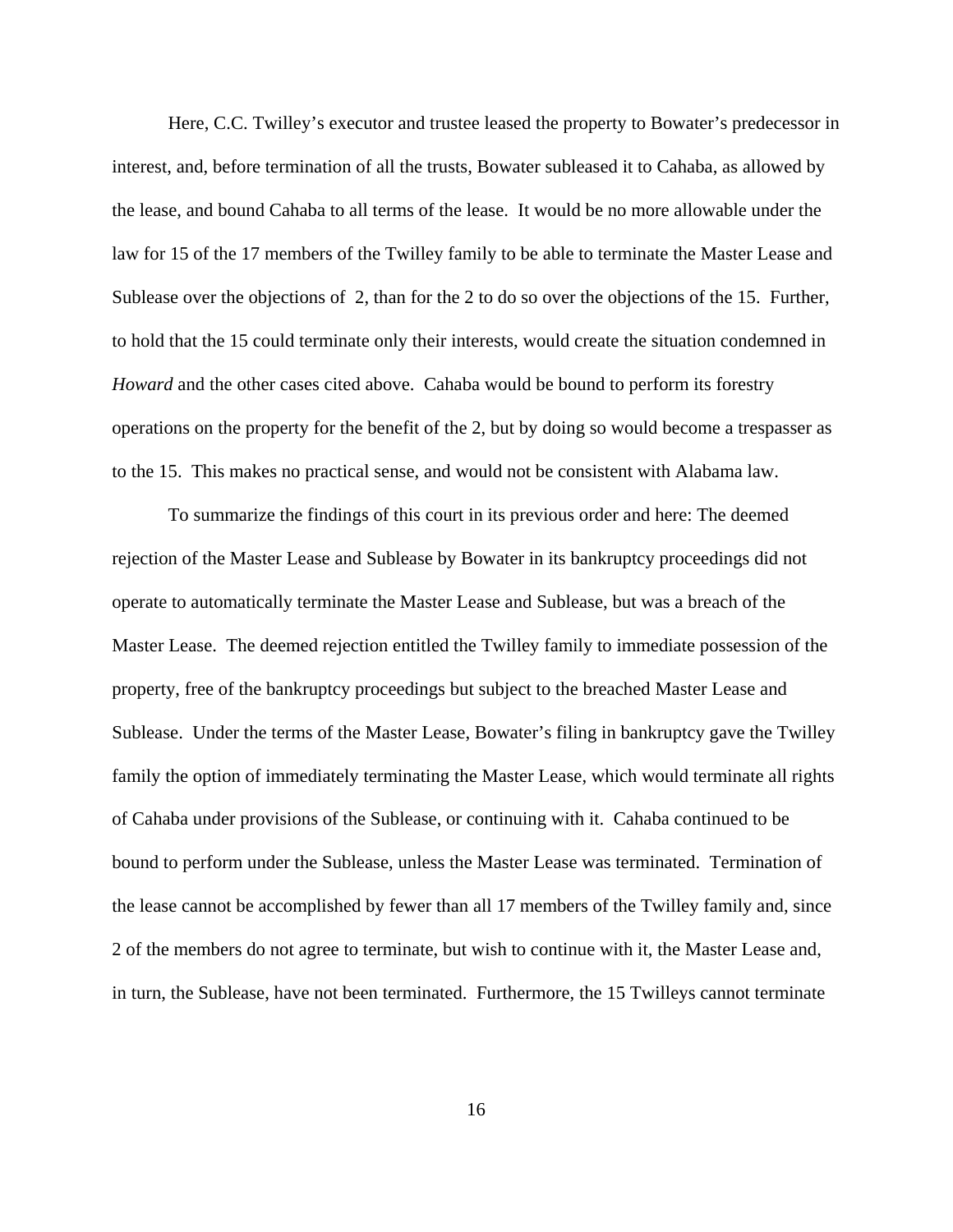15/17 of the lease, thereby fractionalizing Cahaba's covenants to which it is bound under the terms of the Sublease, and which 2/17 interests wish to enforce.

In view of the above, the court finds that the Master Lease and Sublease have not been terminated and continue in full force and effect, and Cahaba is entitled to summary judgment to that extent. The other contentions of Cahaba, including that termination was waived by not giving notice "immediately," that no notice of termination was given in the manner required by the Master Lease, and that actions of the Twilleys constituted a waiver of any right to terminate, or ratified the Sublease, are moot. If all 17 members of the Twilley family should attempt to terminate in the future, those may become issues in another action, based on facts that may exist at that time, but they are moot in this action.

## **B. The Twilleys' Counter-Claims and Third-Party Claims**

The court will next address the Twilleys' claims against Cahaba and Hancock. On November 14, 2011, the Twilleys filed their First Amended Counter-Claim and Third Party Complaint (Doc. #50) which alleged the following: Count 1 – Recovery of Statutory Damages pursuant to Ala. Code  $\S$ § 9-13-62 and 35-14-1; Count 2 – Trespass; Count 3 – Conversion; Count 4 – Slander of Title; Count 5 – Negligence, Wilfulness and Wantonness; Count 6 – Fraud; Count 7 – Unjust Enrichment; Count 8 – Abuse of Process; Count 9– Accounting and Constructive Trust; Count 10 – Civil Conspiracy. Consideration proceeds in the context of the court having determined that the Master Lease and Sublease have not been terminated and continue to be in full force and effect.

1. Claims Brought by Tenants in Common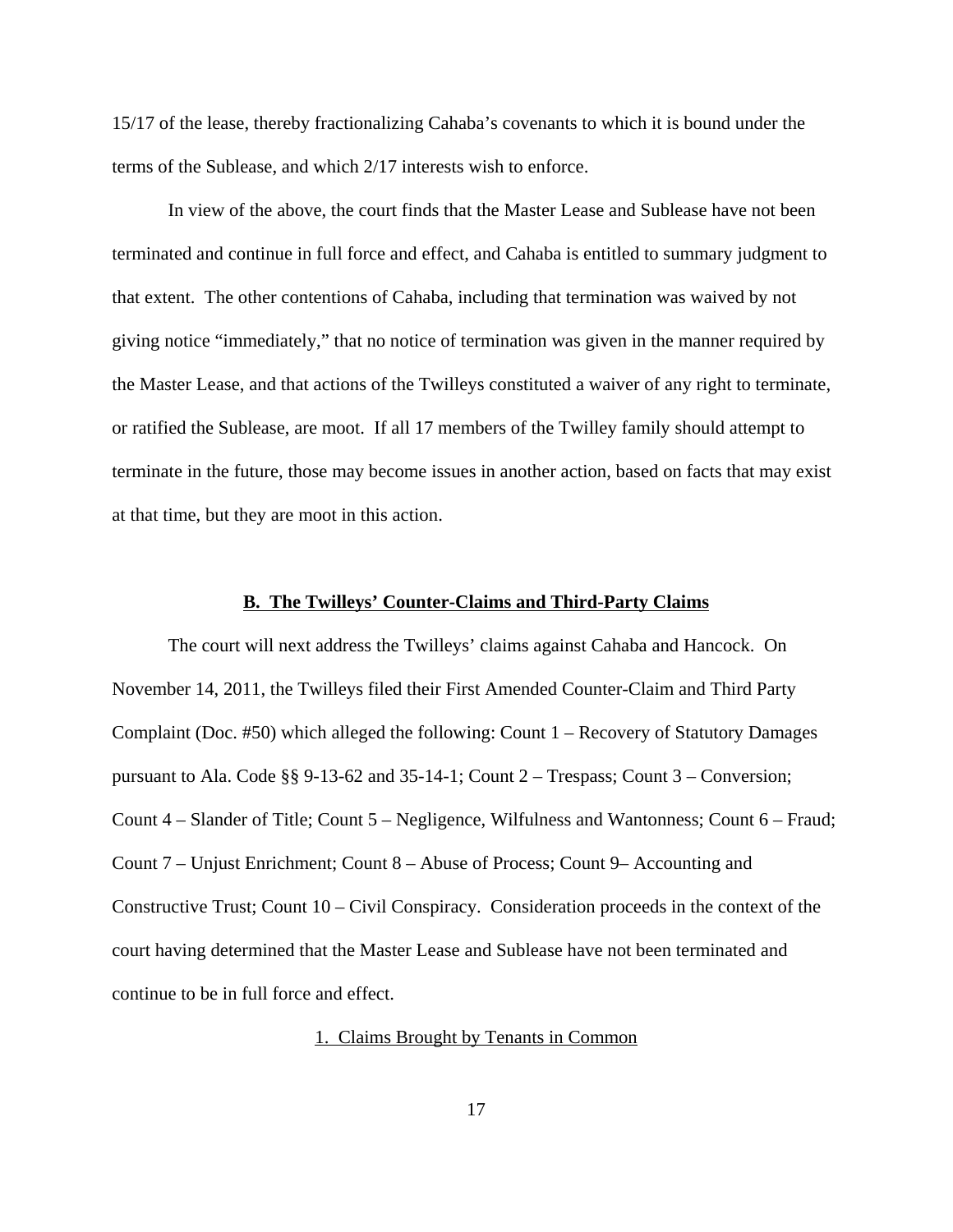As a preliminary matter, the court must decide whether these claims can be maintained by only 15 of the 17 Twilley owners of the property at issue in the Master Lease and Sublease. During oral argument on the parties' respective motions for summary judgment, the court *sua sponte* raised the issue of whether the Twilleys' tort claims must have been brought by all 17 Twilley family members, including the two Twilleys (Hay and Scott) who have not joined in any of these claims. The court directed the parties to brief this issue for its consideration.5

After reviewing the parties' briefs and the applicable law, the court finds that there must be unanimity of tenants in common to assert claims for injury to the possession of real estate. *See Ruffin v. Crowell*, 46 So. 2d 218, 221 (Ala. 1950) (action for injuries to the possession of property must be joined by all tenants in common); *Cochran v. Brannan*, 196 F. 219, 222 (S.D. Ala. 1912) (action for trespass to realty held in common must be joined by all tenants). However, when a claim alleges injury to the property itself, that action may be severed. Fewer than all the tenants in common may sue for injury to property, "provided that their recovery is limited to a proportionate share of the total damage." *Abrams v. Ciba Specialty Chems. Corp.*, 663 F. Supp. 2d 1259, 1270 (S.D. Ala. 2009); *see Abbot v. Braswell*, 265 So. 2d 871, 876–77 (Ala. 1972) (nuisance action properly brought by individual tenant in common). Therefore, whether or not the Twilleys' claims may proceed for further consideration depends on whether they are claims for injury to their possession of property, or injury to the property itself.

<sup>&</sup>lt;sup>5</sup> The Twilleys filed an Objection and Motion to Strike (Doc. #215) in response to Cahaba and Third-Party Defendants' Supplemental Brief Concerning the Failure of the Twilleys' Claims (Doc. #213). The court will only consider the portions that are relevant to whether the Twilleys' tort claims may proceed without all 17 tenants in common, and it is ORDERED that the Objection and Motion are OVERRULED and DENIED as moot.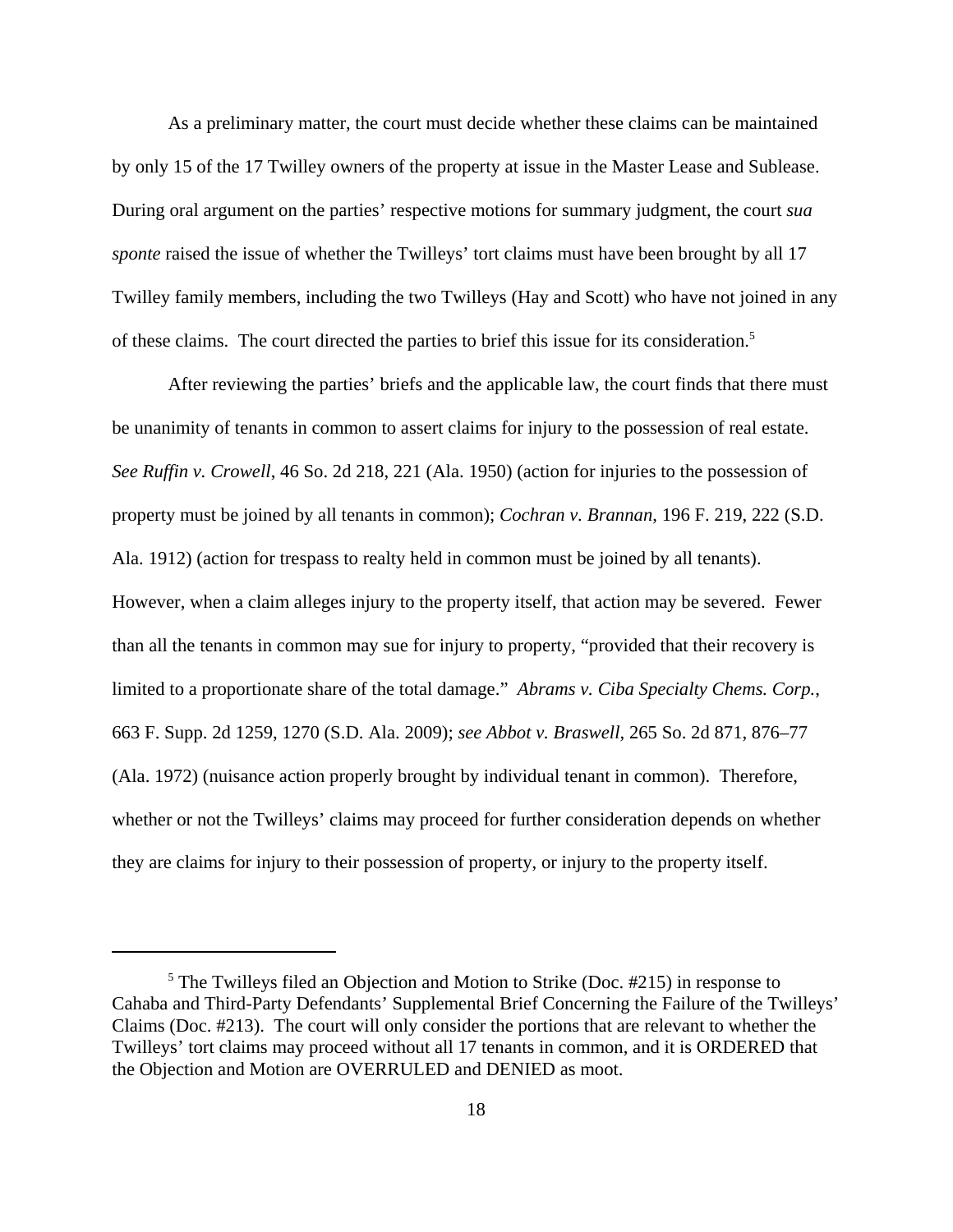In the Twilleys' First Amended Counter-Claim and Third-Party Complaint (Doc. #50), they base their claims for trespass, conversion, slander of title, and negligence, wilfulness and wantonness at least in part on Cahaba's alleged injury to the Twilleys' possession of their property. In Count 2, the Twilleys allege that Cahaba's and Hancock's trespass interfered with the Twilleys' property rights and their exclusive possession, and caused damage to the condition and value of their property. The Twilleys' claim for negligence, wilfulness, and wantonness (Count 5) uses similar language. The Twilleys' claims for conversion (Count 3) and slander of title (Count 4) allege injuries and damage to the Twilleys' possessory interest in the leased property. To the extent that these claims allege injury to possession of common property, they must be joined by all tenants in common, and thus cannot proceed in this case. To the extent that these claims allege injury to property, they may be brought by 15 of the 17 tenants in common of the property. Therefore, because 2 of the Twilley family do not join in the claims, Cahaba and Hancock are due summary judgment on the claims of conversion and slander of title, and Cahaba is due summary judgment at this stage of consideration on the claims of trespass and negligence, wilfulness and wantonness to the extent that those claims allege injury to possession. The Twilleys' claims for injury to property due to Cahaba's and Hancock's alleged trespass and negligence, wilfulness and wantonness may proceed further, and the court will address them along with the merits of the other remaining claims.

# 2. The Twilleys' Remaining Claims for Injury to Property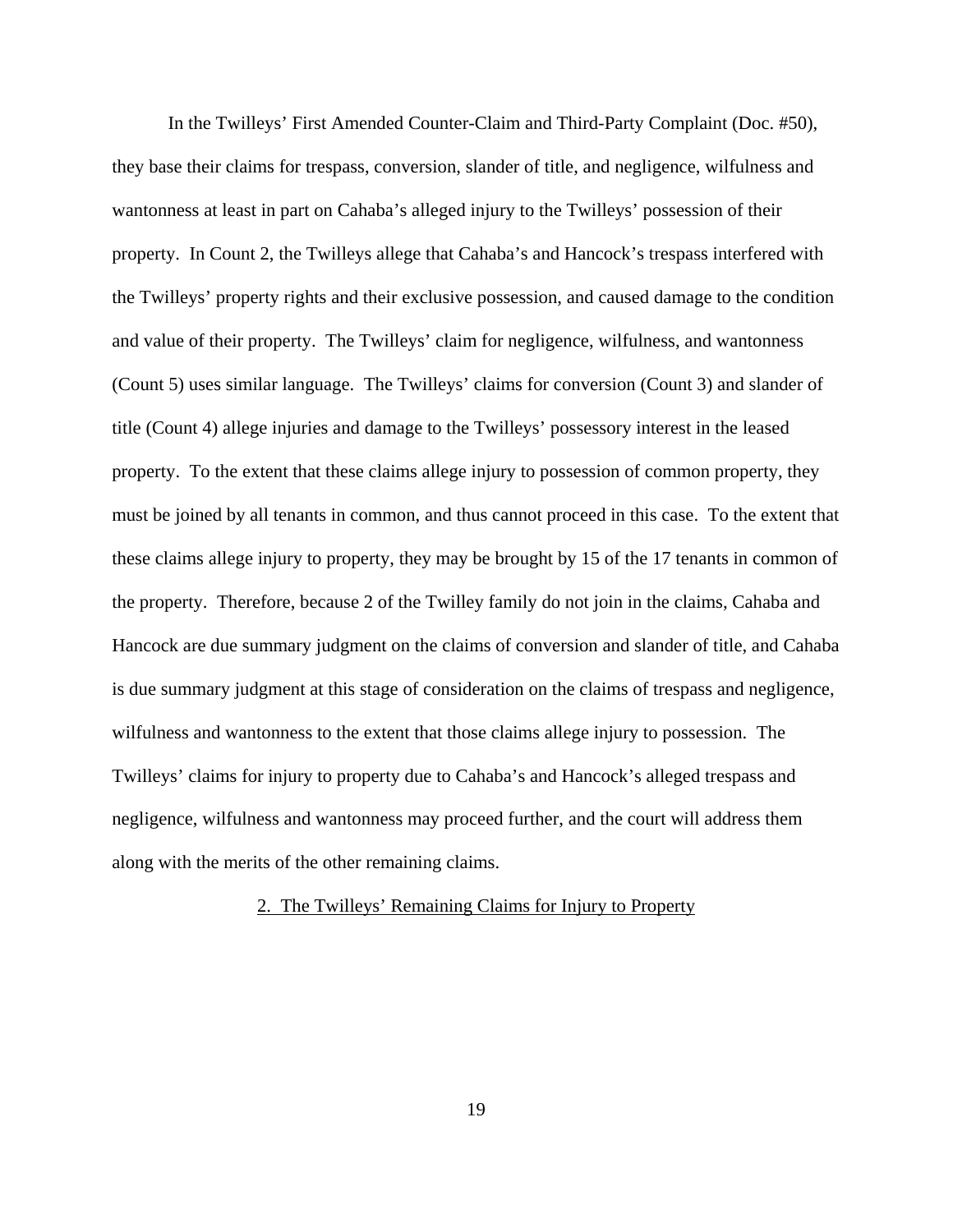The Twilleys' remaining claims are for statutory damages, trespass (for injury to property), negligence, wilfulness, and wantonness (for injury to property), fraud, unjust enrichment, abuse of process, accounting and constructive trust, and civil conspiracy.<sup>6</sup>

## a. Statutory Damages

The claim for statutory damages is based on Ala. Code § 9-13-62, which provides that "[a]ny person or entity who damages, destroys, cuts, or removes timber . . . not owned by that person or without the authority of the legal owner" must pay the owner double the fair market value of all timber that was damaged. In addition, Ala. Code § 35-14-1 provides a landowner with a remedy for timber cut down without his or her consent. As discussed previously, both the Master Lease and Sublease are currently valid and not terminated, and they provide consent from the Twilleys to Cahaba to cut down timber on the property within the parameters of the leases. Therefore, Cahaba and Hancock are due summary judgment on this claim.

## b. Trespass

The Twilleys' trespass claim alleges that the actions of Cahaba and Hancock caused damage to the condition and value of the Twilleys' land. An essential element of trespass to land is intrusion without the consent of the landowner. *See Harding v. Bethesda Reg'l Cancer Treatment Ctr.*, 551 So. 2d 299, 301 (Ala. 1989). Lack of consent arises when there is entry to property "under a license for some particular purpose and [the licensee] went beyond that

<sup>&</sup>lt;sup>6</sup> The court has not considered the Declarations of Alan P. Bruce, Thomas Sarno, and Prab Dahal, or argument regarding them, and it is ORDERED that the Twilleys Motion to Strike in that regard (Doc. #187) is DENIED as moot. The court also has not considered any documents ruled to be privileged, and it is ORDERED that Cahaba's and Hancock's Motion to Strike (Doc. #174) is DENIED as moot. The court notes that consideration of the documents would not have resulted in a different result in ruling on these claims.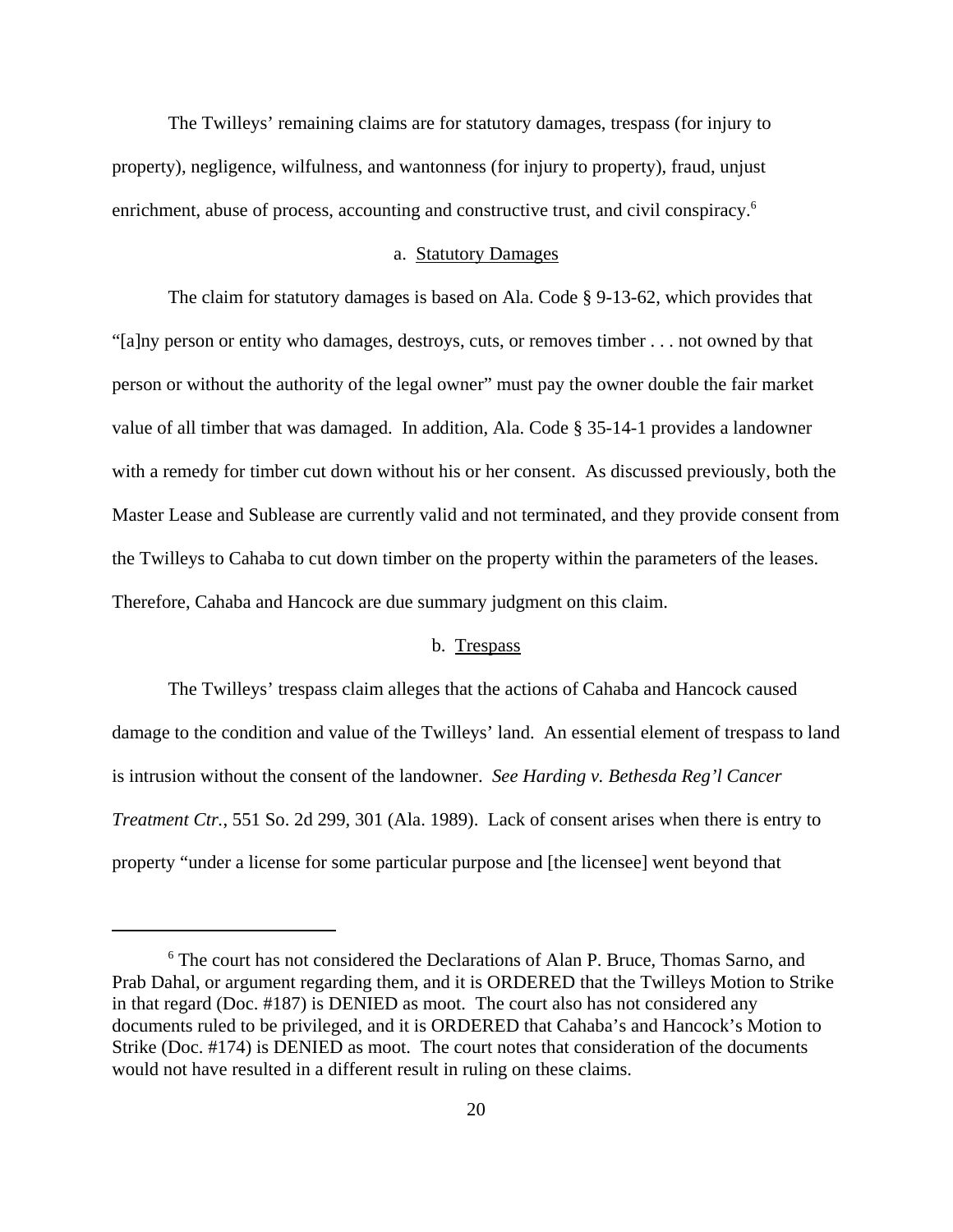purpose." *Martin v. Fidelity & Cas. of N.Y.*, 421 So. 2d 109, 111 (Ala. 1982). Cahaba argues in its motion for summary judgment that a trespass claim will not stand if a lessee operated under the terms of the lease. *See Gulf Oil Corp. v. Deese*, 153 So. 2d 614, 619 (Ala. 1963). The Twilleys do not address the trespass claim in their response to Cahaba's motion. When a party does not argue a claim in response to the opposing party's motion for summary judgment, the court may treat the claim as abandoned. *See Road Sprinkler Fitters Local Union No. 669 v. Indep. Sprinkler Corp.*, 10 F.3d 1563, 1568 (11th Cir. 1994) (holding that district court was correct in ruling that plaintiff had abandoned its claim when it did not raise the issue after its complaint). Even if the court treated this claim as not waived, the Twilleys' trespass claim could not stand. The claim is predicated upon allegations that Cahaba and Hancock invaded the Twilleys' exclusive possession of the property. Because the Master Lease and Sublease, which allow Cahaba to possess the property and conduct timber operations thereon, have not been terminated, the Twilleys' claim for trespass fails.

## c. Negligence, Wilfulness and Wantonness

The Twilleys' claim for negligence, wilfulness, and wantonness regarding injury to the property alleges that Cahaba and Hancock were negligent, wilful and wanton through their removal of timber and forest products, their transfer of hunting rights to third parties, and their concealment of Bowater's rejection of the Master Lease, all with no legal right to do so. Cahaba and Hancock argue that, like the Twilleys' trespass claim, the claims for negligent, wilful and wanton removal of timber and transfer of hunting rights cannot stand while the Master Lease and Sublease are valid. In their response to the motion, the Twilleys do not respond regarding the claim for negligence and only address the claims for wilfulness and wantonness as they relate to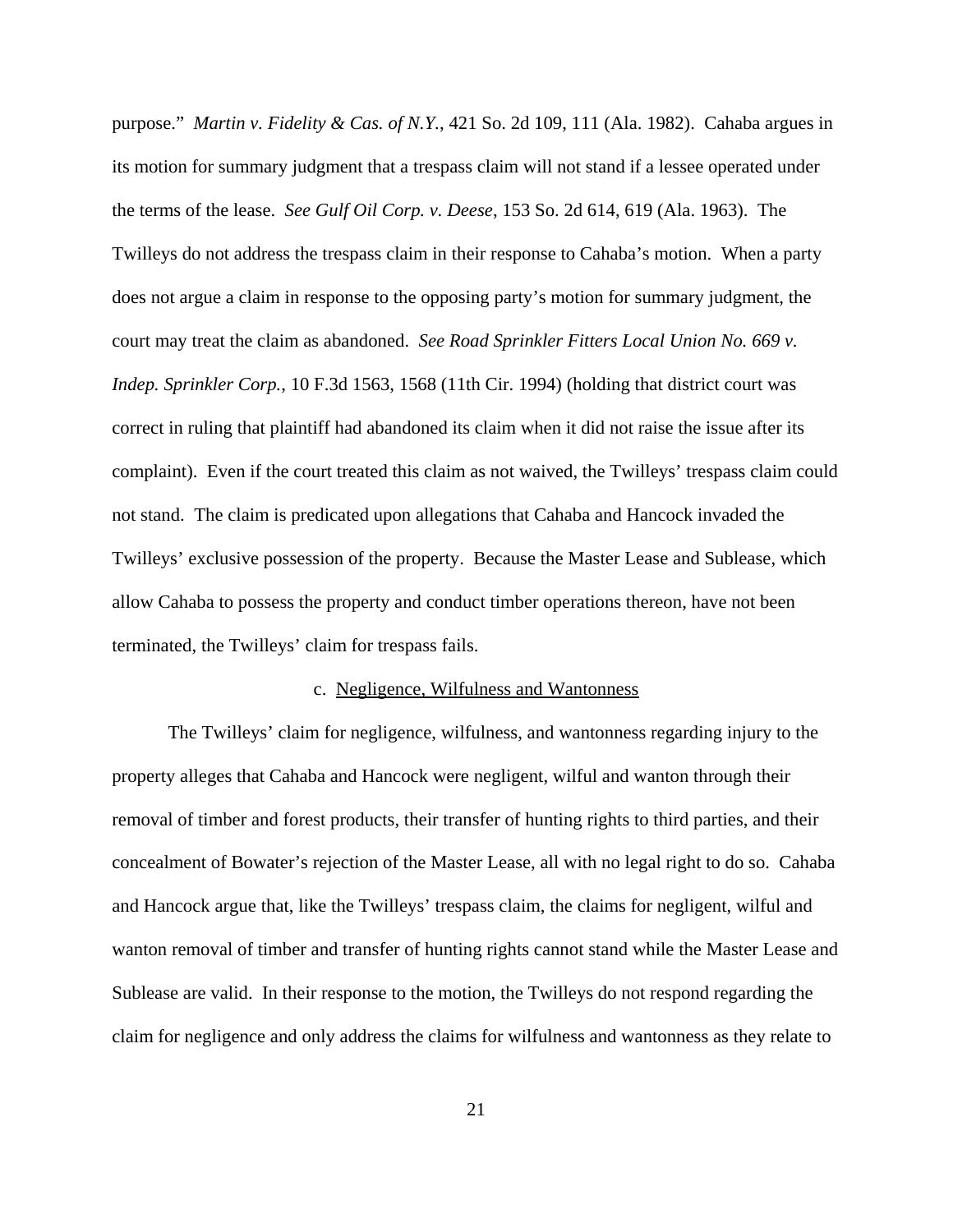the other claims for punitive damages. The negligence claim has been abandoned. *See Road Sprinkler*, 10 F.3d at 1568. However, even if the Twilleys' negligence claim was not abandoned, it would fail on other grounds, as do the wilful and wanton claims. The court finds that Cahaba had no duty not to transfer hunting rights or remove timber because under the terms of the Master Lease and Sublease, still in full force and effect, Cahaba was authorized to use the property for the removal of timber without restriction, subject only to the condition that the property satisfy certain specifications upon expiration of the lease in 2032, and Cahaba had exclusive hunting rights. In addition, as discussed in detail below, Cahaba had no duty to disclose Bowater's rejection of the Master Lease to the Twilleys, which the Twilleys argue would have allowed them to immediately take possession of the property. *See Lott v. Douglas Oil Purchasing Co.*, 501 So. 2d 1195, 1200–01 (Ala. 1986) (finding that lessee had no duty to disclose to lessor its failure to follow the terms of the lease and that lessee could "remain in possession, pay rent, and wait to see" if lessor would accept it). No such duty was imposed under either of the leases, and there were no special circumstances or any confidential relationship in this case to warrant a duty to be imposed. Without evidence to show duty, the Twilleys' negligence, wilfulness, and wantonness claims do not survive summary judgment.

## d. Fraudulent Misrepresentation and Suppression

The elements of a fraudulent misrepresentation claim are (1) false representation (2) of a material fact, (3) which was reasonably relied on, and (4) reliance on the misrepresentation caused injury. *See AmerUs Life Ins. Co. v. Smith*, 5 So. 3d 1200, 1207 (Ala. 2008). The Twilleys allege that Cahaba falsely represented that it was in a direct lease relationship with the Twilleys, and that Cahaba misrepresented the state of the lease after Bowater's rejection in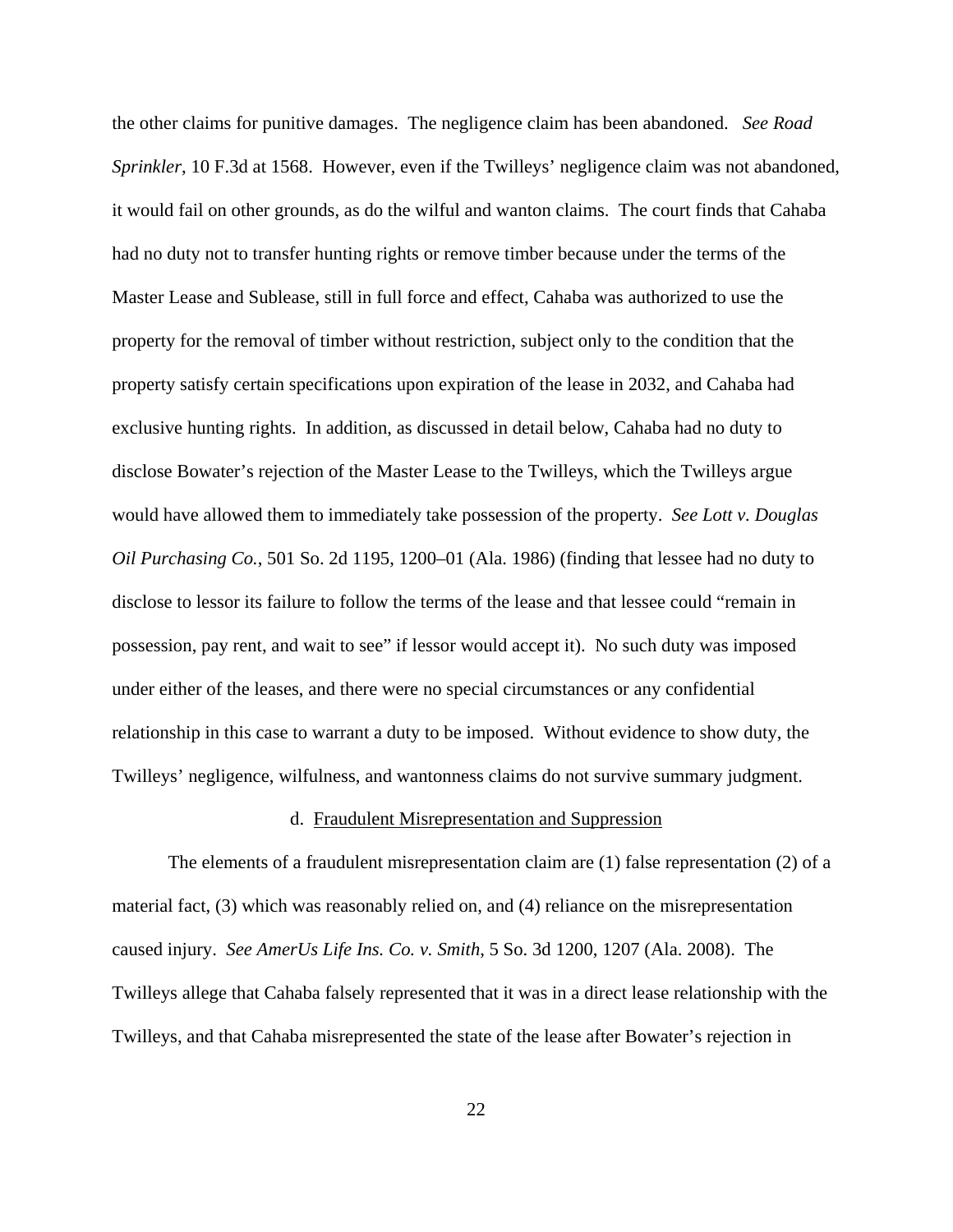bankruptcy. To support these claims the Twilleys point to annual form rent letters sent from Cahaba's agent to the Twilley family's agent which read, in part, "[e]nclosed is a check for the rental due under terms of the lease agreement between [Cahaba] and [the Twilleys]." ("2009 letter" Doc. #126-6). In addition, Hancock's cover letter to the Estoppel and Agreement proposed by Cahaba states that Bowater's rejection of the Master Lease did not "adversely affect Cahaba's rights under the Sublease," but "[made] it prudent for the parties to clarify and reaffirm the respective rights and obligations of [the Twilleys] and Cahaba." The latter also advised, "If you have any questions regarding this matter, please consult your attorney. Also, please feel free to call me at any time." ("Proposed Estoppel and Agreement" Doc. #122-18).

The Twilleys argue that when Cahaba and Hancock made these affirmative representations, it had a duty to make them without fraud. "Even though one is under no obligation to speak as to a matter, if he undertakes to do so . . . he is bound not only to state truly what he tells, but also not to suppress or conceal any [material] facts within his knowledge . . . ." *Jackson Co. v. Faulkner*, 315 So. 2d 591, 600 (Ala. Civ. App. 1975) (internal citations omitted). However, as Cahaba and Hancock argue, this rule does the Twilleys no good with regard to the statements in the Estoppel and Agreement cover letter. Cahaba represented, through Hancock, that its rights under the Sublease were not affected by Bowater's rejection, and that has been Cahaba's contention all along. This representation is neither false nor misleading—as the court has held, Cahaba's rights were intact at the time the letter was sent, and although the Master Lease has a provision allowing for termination in the event of the lessee's bankruptcy, the Twilleys have always had the option to terminate the lease if they choose. As the court has previously held, Bowater's rejection made it possible for all 17 of the Twilley family to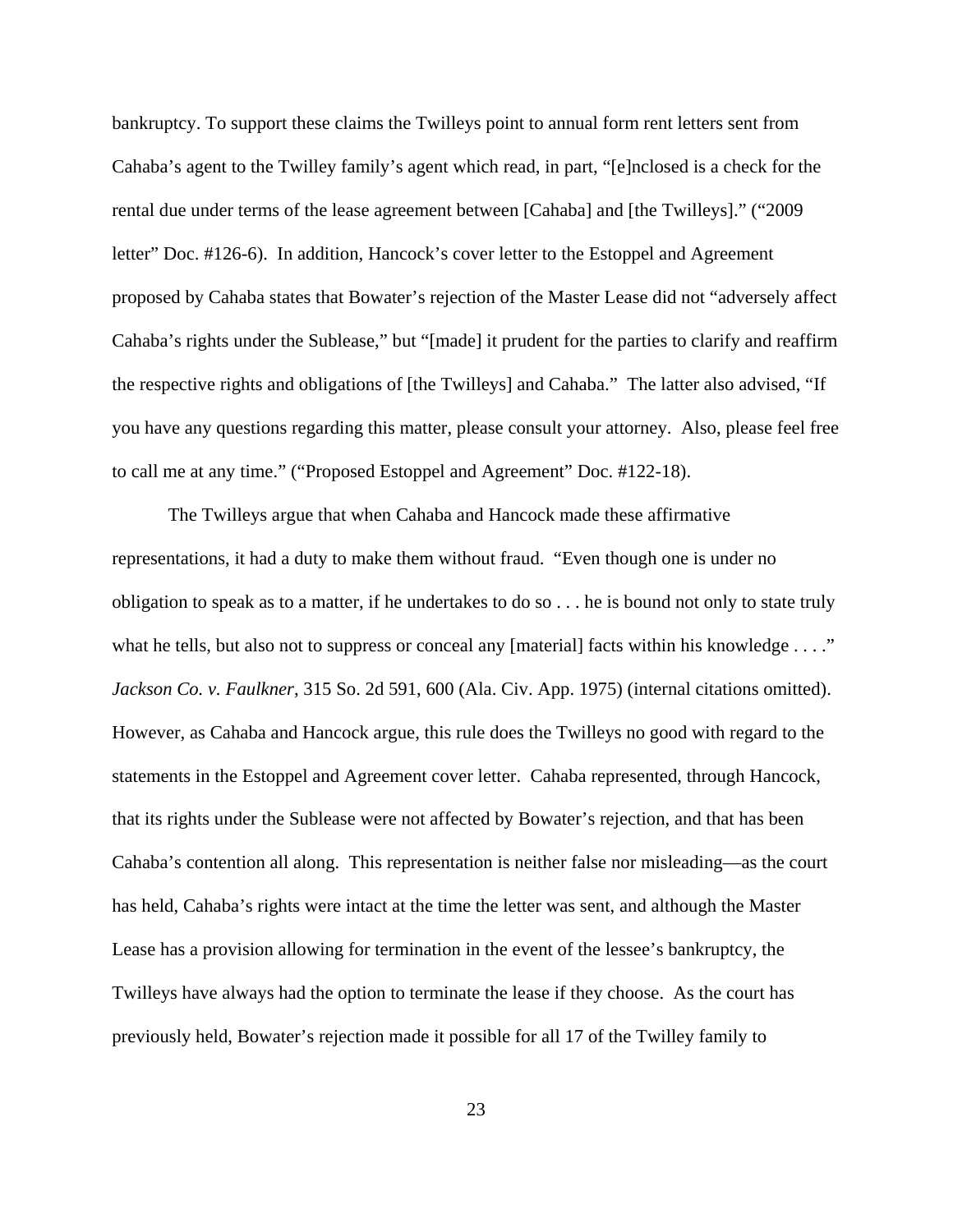terminate the Master Lease and as a result the Sublease; however, until that might be done, nothing about the rejection itself adversely affected Cahaba's rights.

The Twilleys also argue that Hancock's statement that there was a "lease agreement" between the parties in its annual rent payments was a fraudulent misrepresentation because many of the Twilleys were caused to believe Cahaba to be the direct lessee. However, the Twilleys were in possession of a multitude of legal documents identifying Cahaba as the sublessee to K-C, then to U.S. Alliance, and then to Bowater as successors-in-interest. In at least three agreements, either the Twilleys or the bank acting as executor and trustee acknowledged Cahaba's position as sublessee: a March 2006 Termination and Cancellation of Lease Agreement (Doc. #122-7) allowing some of the subleased property to be withdrawn for the benefit of the Twilley family, a Roadway Right-of-Way and Utility Agreement (Doc. #122-6), and an October 2000 Ground Lessor Estoppel and Agreement (Doc. #122-5). These documents gave the Twilleys notice of the parties' respective positions in the leases.

Even if Cahaba and Hancock had made fraudulent misrepresentations concerning the effect of Bowater's rejection of the leases and Cahaba's relationship to the Twilleys, the Twilleys' claims could not go forward because the evidence is insufficient to show that the Twilleys relied on these statements, or that their reliance was reasonable. They were not induced to sign the Estoppel and Agreement, but declined to do so. Only two of the Twilley family, Hay and Scott, signed the Estoppel and Agreement, their action did not bind the other 15, and those two do not join in the Twilleys' counterclaims and third-party claims. The Twilleys have argued since the inception of this lawsuit that Bowater's deemed rejection effected termination of the Master Lease—in no way did the Twilleys rely upon the Estoppel and Agreement letter's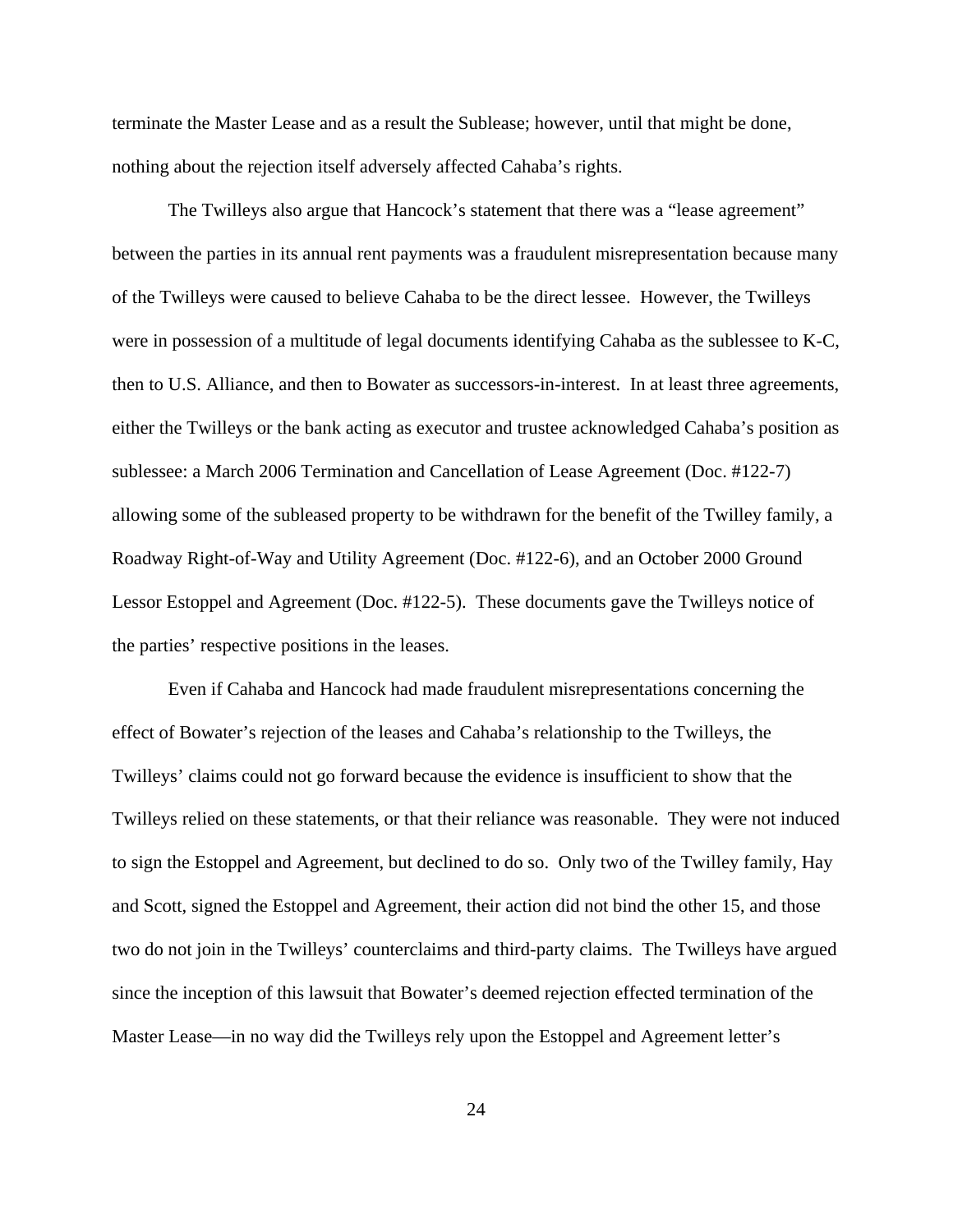contention that Cahaba's rights were secure. There is also no evidence that the Twilleys relied upon Cahaba's alleged misrepresentation that it was the primary lessee under the Master Lease. The rent letters stating that there was a "lease agreement" between the parties were sent to the bank that handled the rent payments from Cahaba, not to the Twilleys. Even if the Twilleys had seen and relied on those letters, rather than consulting the legal documents referred to above that outlined Cahaba's relationship to them, that reliance was not reasonable. "[P]laintiffs alleging fraud cannot be said to have *reasonably* relied on alleged misrepresentations when they have been presented with information that would either *alert* them to any alleged fraud or would *provoke inquiry* that would uncover such alleged fraud." *Sandoz, Inc. v. State*, 100 So. 3d 514, 527 (Ala. 2012) (emphasis in original); *see Shades Ridge Holding Co. v. Cobbs, Allen & Hall Mortg. Co.*, 390 So. 2d 601, 610 (Ala. 1980) ("If the plaintiff . . . was already in possession of knowledge and facts which the defendant fraudulently attempted to conceal, he can not complain that he has been misled . . . ."). Furthermore, it is not shown that identifying Cahaba as lessee, rather than sublessee, caused actionable injury.

The Twilleys also allege that Cahaba had knowledge of, but fraudulently suppressed, the fact of Bowater's deemed rejection of the Master Lease—that Cahaba was required, but did not, notify the Twilleys of the deemed rejection. They allege that Cahaba actively concealed this information so that Cahaba could continue to possess the property and profit from the terms of the Sublease. In order to maintain a claim for fraudulent suppression, a plaintiff must prove (1) that the defendant had a duty to disclose a material fact, (2) that the defendant suppressed this material fact, (3) that this suppression induced the plaintiff to act or refrain from acting, and (4) that the plaintiff suffered actual damage as a proximate result. *State Farm Fire & Cas. Co. v.*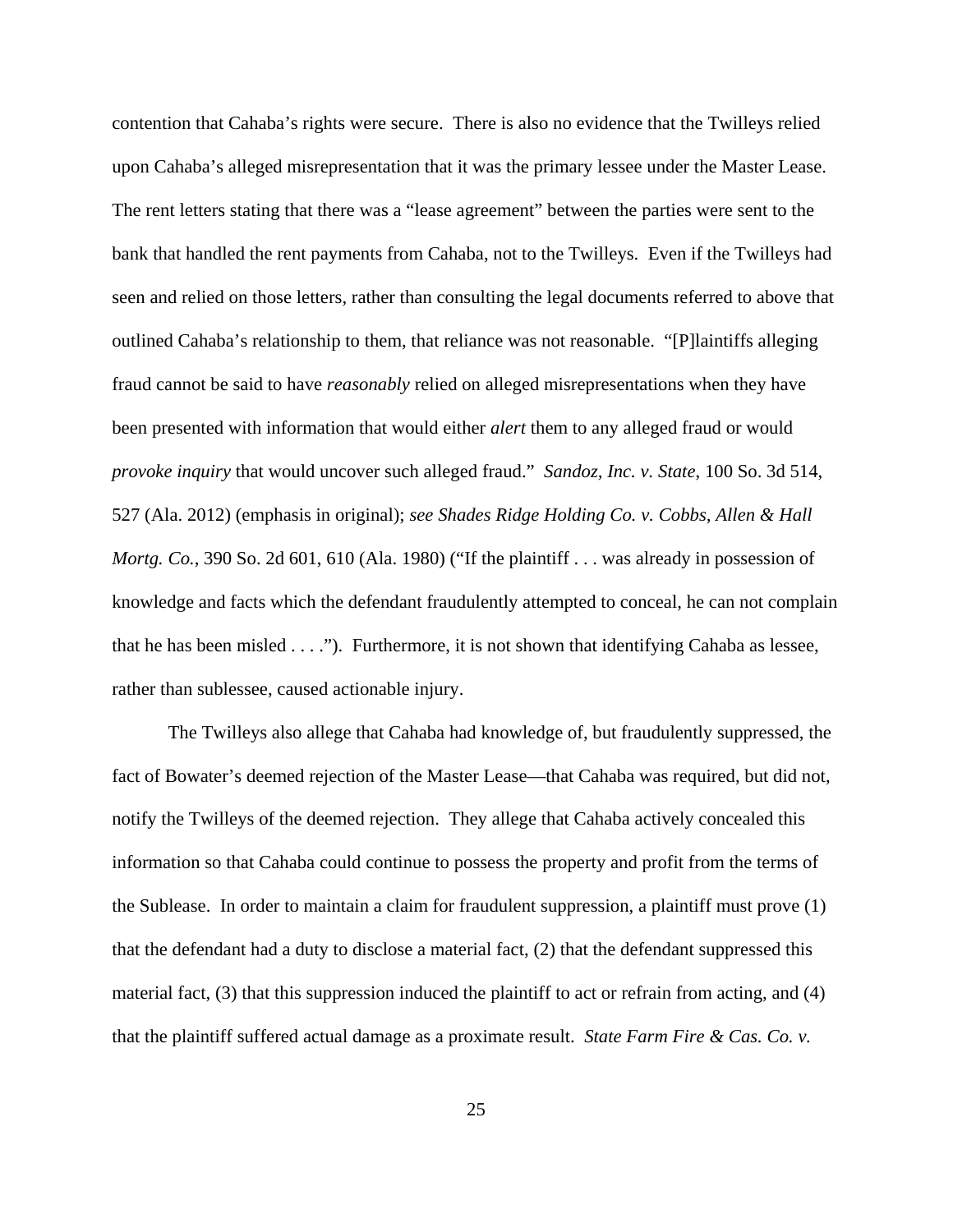*Owen*, 729 So. 2d 834, 837 (Ala. 1998). The duty to disclose requires a relationship between the parties, and whether or not a relationship exists is analyzed on a case-by-case basis. *See Gen. Motors Corp. v. Bell*, 714 So. 2d 268, 280–81 (Ala. 1996) (an obligation to disclose may be imposed under the particular circumstances of a case). The Twilleys argue that the commercial setting of communications between Cahaba and the Twilleys gave rise to a duty to disclose similar to the duty in a confidential relationship. The Twilleys also contend that "[w]here one person has superior knowledge of a fact and suppression of that fact will induce another person to take action that he or she otherwise would not take, the obligation to disclose is particularly compelling." *Life Ins. Co. of Ga. v. Parker*, 706 So. 2d 1108, 1112 (Ala. 1997). Cahaba contends that it did not have a confidential relationship with the Twilleys or anything akin to one, and that the circumstances of this case do not give rise to special circumstances that would give Cahaba a duty to disclose. *See State Farm*, 729 So. 2d at 842–43 (citing relative knowledge of the parties, value of omitted fact, plaintiff's opportunity to obtain the fact, customs of practice, and inequality in condition of the parties as factors to consider).

The Twilleys concede that there was no duty to disclose Bowater's rejection before April 2010, when Cahaba learned of the rejection. But there is no evidence of a relationship giving rise to a duty to disclose even after Cahaba learned of the rejection. "[T]he landlord-tenant relationship is not one of a fiduciary nature." *DeWitt v. Long*, 519 So. 2d 1363, 1365 (Ala. Civ. App. 1987); *see Trio Broadcasters, Inc. v. Ward*, 495 So. 2d 621, 623 (Ala. 1986) ("[W]hen the parties to a transaction deal at arm's length . . . no obligation to disclose arises when, as in this case, information is not requested."). In addition, no special circumstances appear in this case that would cause the court to impose a duty on Cahaba. Neither the Twilleys nor Cahaba were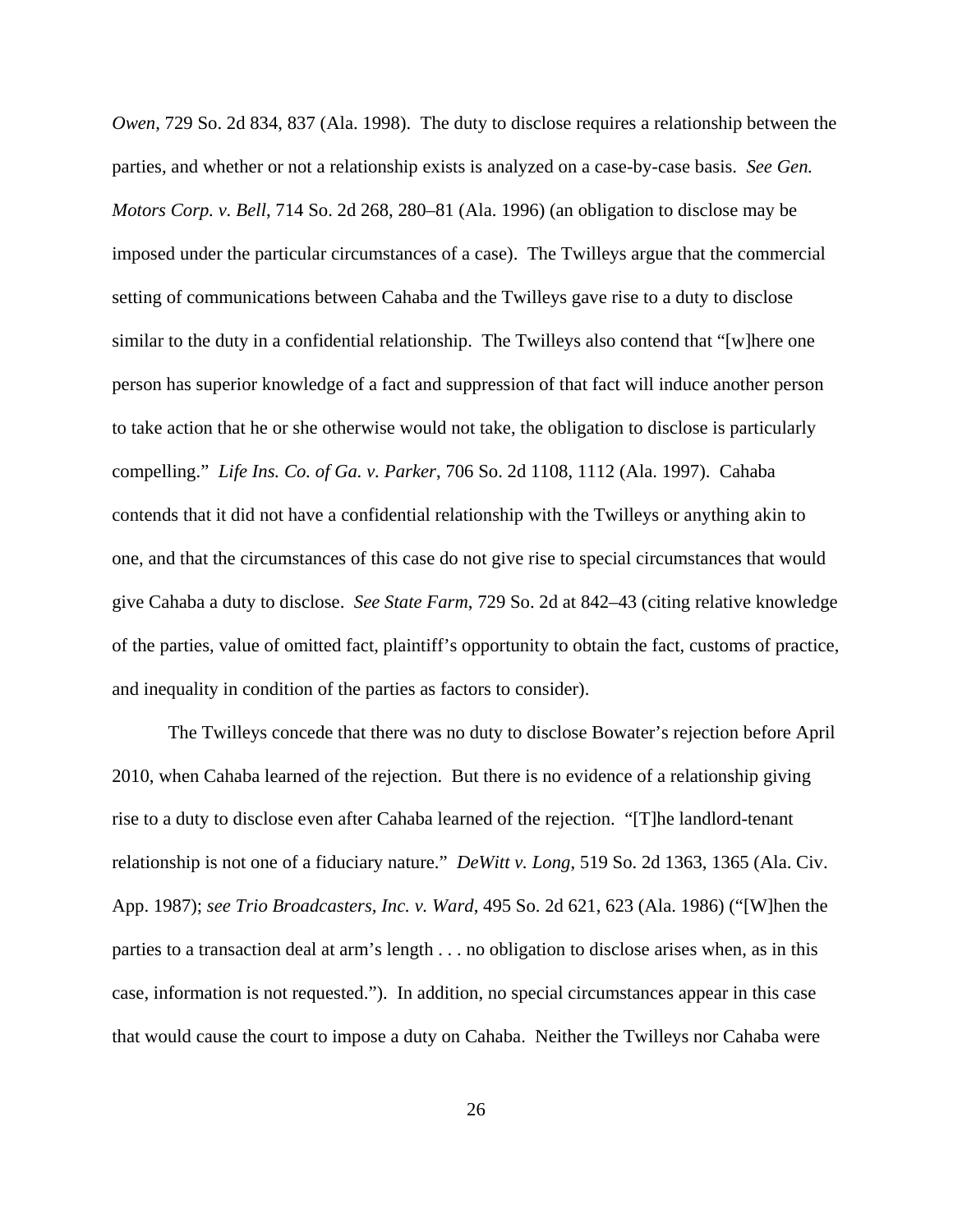listed as creditors or debtors in regard to the lease and sublease in the Bowater bankruptcy. Cahaba had an entirely separate executory fiber supply agreement with Bowater listed, and when its counsel was notified of the deemed rejection of it, their investigation disclosed that the Master Lease and Sublease, which had not been listed, had also been deemed rejected. Some of the Twilleys had heard of the existence of Bowater's bankruptcy proceedings, but there is no evidence before the court that they investigated the proceedings to determine whether their lease would be affected, and it seems to be conceded that they did not. Although Cahaba knew of Bowater's deemed rejection of the Master Lease and Sublease before the Twilleys did, that superior knowledge alone is not sufficient to justify imposing an obligation of disclosure on Cahaba. *See State Farm*, 729 So. 2d at 843 (holding that superior knowledge of a fact is not dispositive because one party usually has greater knowledge than the other).

In addition to there being no evidence before the court that would have created a duty to disclose, there is no evidence that failure to disclose induced all, or any, of the Twilleys to act or refrain from acting in a way that proximately resulted in actual damage. The Twilleys have not attempted to show this separately as to each of them. They have not shown that knowledge of this would have caused all 17 to take affirmative steps to terminate the Master Lease and take actual physical possession of the property to the exclusion of Cahaba, and when they obtained such knowledge two opposed doing so.

There was no duty on the part of Cahaba to disclose the fact that Bowater had rejected the Master Lease, and the Twilleys have not shown that Cahaba made any fraudulent misrepresentations or suppressed material facts, or that there was reasonable reliance by the

27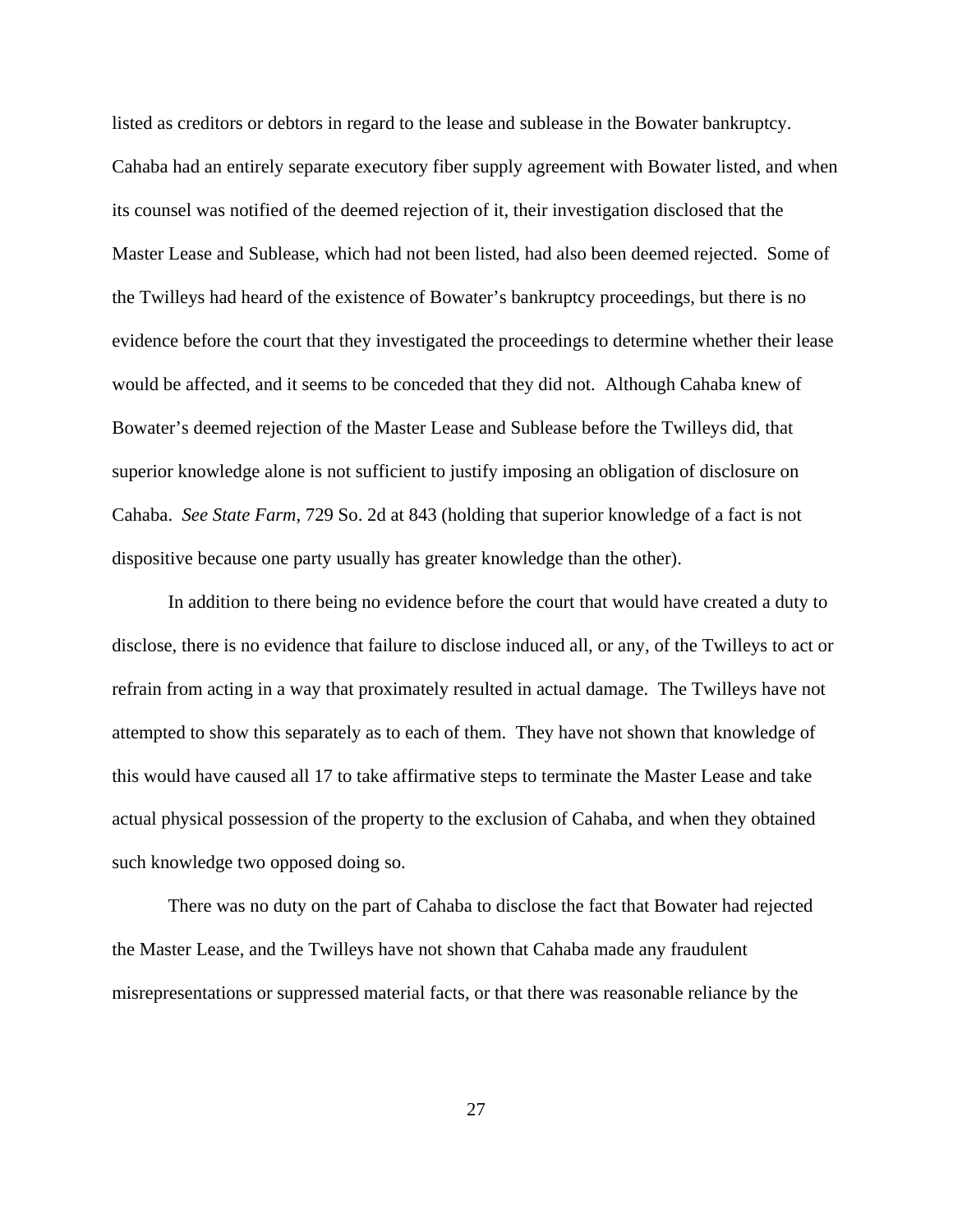Twilleys which caused them to act, or refrain from acting, to their damage. Summary judgment in favor of Cahaba and Hancock is due as to both claims.

#### e. Unjust Enrichment, Accounting and Constructive Trust

The Twilleys' claims for the equitable remedies of unjust enrichment, and accounting and constructive trust, do not survive summary judgment. For a plaintiff to prevail on an unjust enrichment claim, it must show that "the defendant holds money which, in equity and good conscience, belongs to the plaintiff or holds money which was improperly paid to defendant because of mistake or fraud." *Mantiply v. Mantiply*, 951 So. 2d 638, 654 (Ala. 2006) (internal citations and emphasis omitted). "In the absence of mistake or misreliance by the donor or wrongful conduct by the recipient, the recipient may have been enriched, but he is not to have been unjustly enriched." *Id.* at 655 (internal citations and emphasis omitted). The Twilleys argue that Cahaba was unjustly enriched by continuing to lease hunting rights and sell timber from the Twilley property after the breach and rejection of the Master Lease. However, because the Master Lease has not been terminated, Cahaba rightly maintains possession of the Twilley property, along with all rights granted to it under the Sublease. Cahaba has kept its lease payments and *ad valorem* taxes on the property up to date, and no evidence shows that Cahaba's continuing to act as it always has under the leases is wrongful.

The Twilleys' request for an accounting and constructive trust employs a similar argument—they allege in their counterclaim and third-party claim that any benefit gained by Cahaba from the property after Bowater's rejection of the Master Lease rightfully belongs to the Twilleys. The Twilleys do not address this claim in their opposition to Cahaba's summary judgment motion. *See Road Sprinkler*, 10 F.3d at 1568 (plaintiff had abandoned its claim when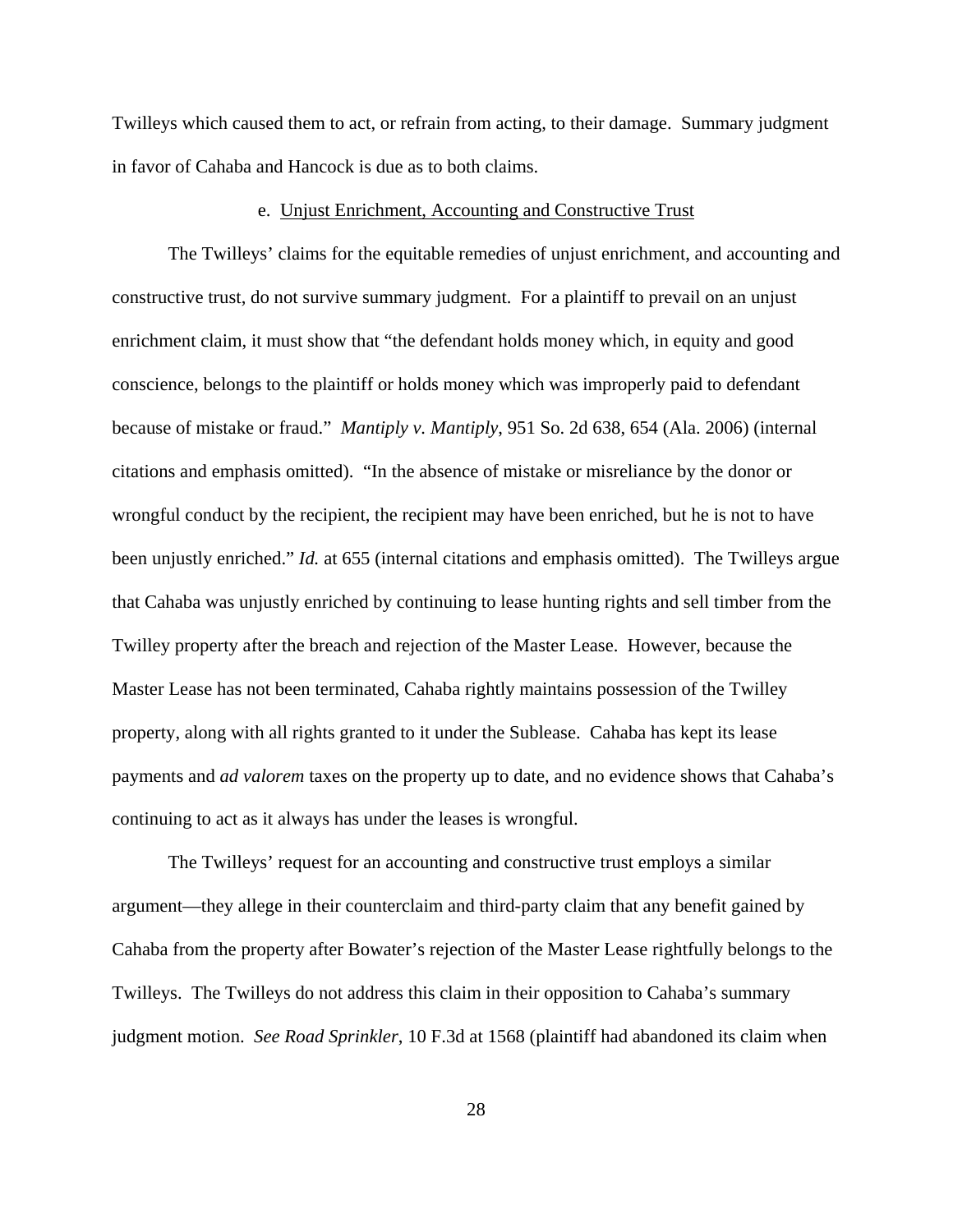it did not raise the issue after its complaint). Even if it was not abandoned by the Twilleys, Cahaba would be due summary judgment on this claim. A constructive trust exists "when property has been either acquired by fraud, or where in the absence of fraud it would not be equitable to allow it to be retained by him who holds it." *Brothers v. Fuller*, 607 So. 2d 135, 137 (Ala. 1992) (internal citation omitted). As discussed above, there was no fraudulent conduct on the part of Cahaba shown, and there is no equitable reason for Cahaba to give up its possession of the property and its benefits while the Master Lease and Sublease still stand.

# f. Abuse of Process

The Twilleys' abuse of process claim alleges that Cahaba used its declaratory judgment suit to pressure the Twilleys to execute the Estoppel and Agreement and to punish the members of the Twilley family who had not yet signed it. *See Warwick Dev. Co. v. GV Corp.*, 469 So. 2d 1270, 1274–75 (Ala. 1985) (abuse of process claim survived summary judgment where evidence showed suit was initiated as retribution). To maintain this claim, the Twilleys must show "(1) the existence of an ulterior purpose, (2) a wrongful use of process, and (3) malice." *C.C. & J., Inc. v. Hagood*, 711 So. 2d 947, 950 (Ala. 1998). Cahaba argues that the object of the declaratory judgment action was to resolve any dispute between the parties regarding the state of the Master Lease and Sublease after it became clear that some of the Twilleys believed the leases were no longer valid. "[O]ne of the purposes of the Declaratory Judgment Act is to render practical help in ending a controversy that has yet to reach the stage where legal relief is immediately available . . . ." *Harper v. Brown, Stagner, Richardson, Inc.*, 873 So. 2d 220, 224 (Ala. 2003) (emphasis omitted). That purpose applies in this action—whether the leases were terminated due to deemed rejection in bankruptcy, or by any subsequent actions, was the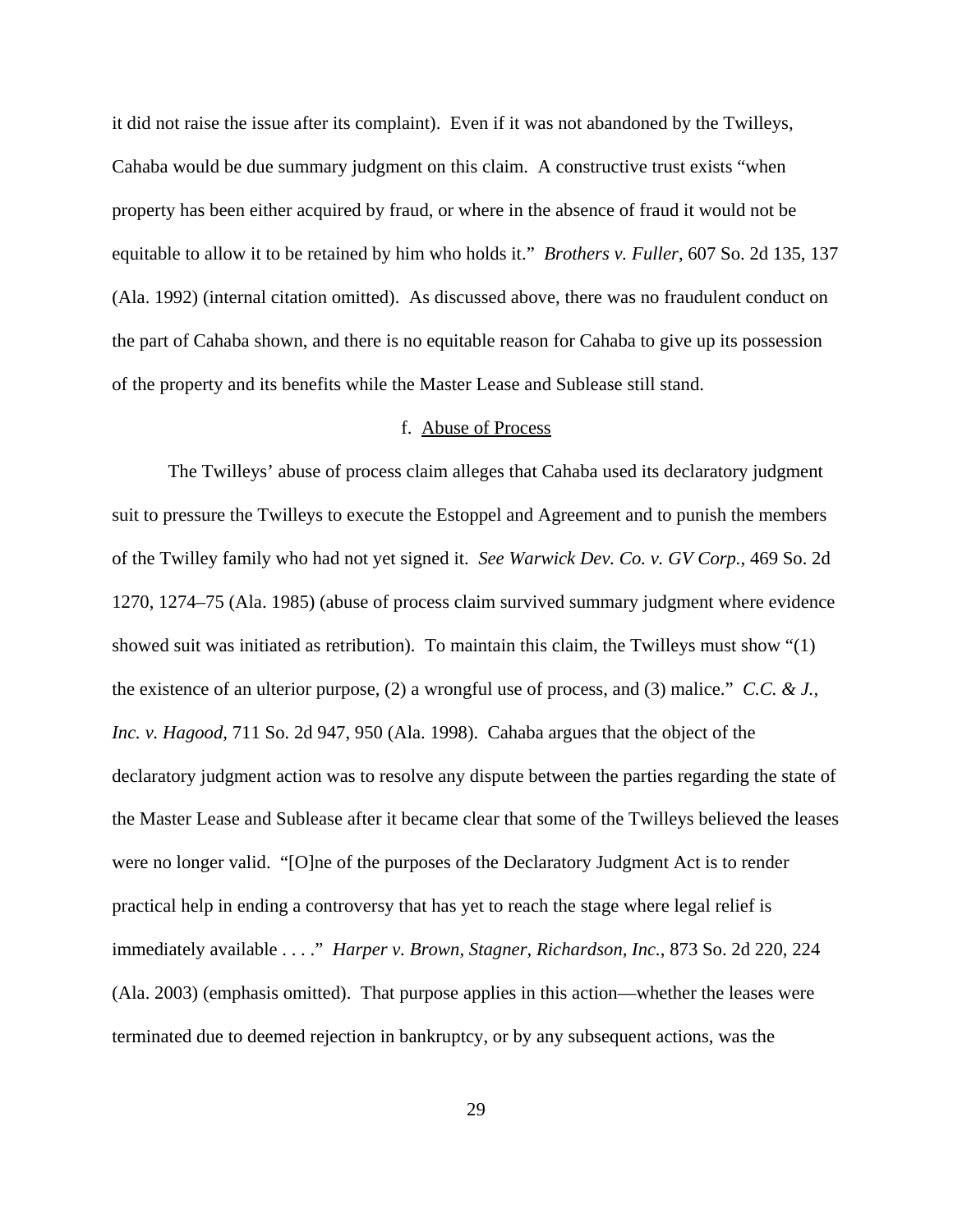operative question about which an actual controversy existed between the parties. An annual lease payment was coming due and 15 of the 17 Twilley family members were insisting that the Sublease was terminated and that Cahaba had no right to continued possession. Cahaba did not abuse the legal process by filing this action. Cahaba is due summary judgment on this claim.

## g. Civil Conspiracy

The Twilleys' final claim alleges a civil conspiracy between Cahaba and Hancock. "A civil conspiracy is a combination between two or more persons to accomplish by concert an unlawful purpose or to accomplish a purpose not in itself unlawful by unlawful means." *Barber v. Stephenson*, 69 So. 2d 251, 254 (Ala. 1953). The Twilleys' basis for this claim is that Cahaba and Hancock conspired to conceal Bowater's rejection of the leases and misrepresent that Cahaba was the lessor under the Master Lease. *See Lawler Mobile Homes, Inc. v. Tarver*, 492 So. 2d 297, 306 (Ala. 1986) (conspiracy existed when a corporation and other persons combined to deceive another). This court has already determined in its prior Order that Bowater's rejection did not terminate the leases, and although the Twilley family's right to immediate possession arose at the time of rejection, they have not exercised that right by terminating the Master Lease. The evidence does not show that any action in concert between Cahaba and Hancock or any scheming to maintain their rights under the Sublease was unlawful or used unlawful means. Therefore, Cahaba is due summary judgment on the civil conspiracy claim.

Thus, all of these claims for injury to property, as well as the claims for injury to possession of the common property, fail to present genuine issues of material fact for resolution by a jury, and Cahaba and Hancock are entitled to judgment as a matter of law.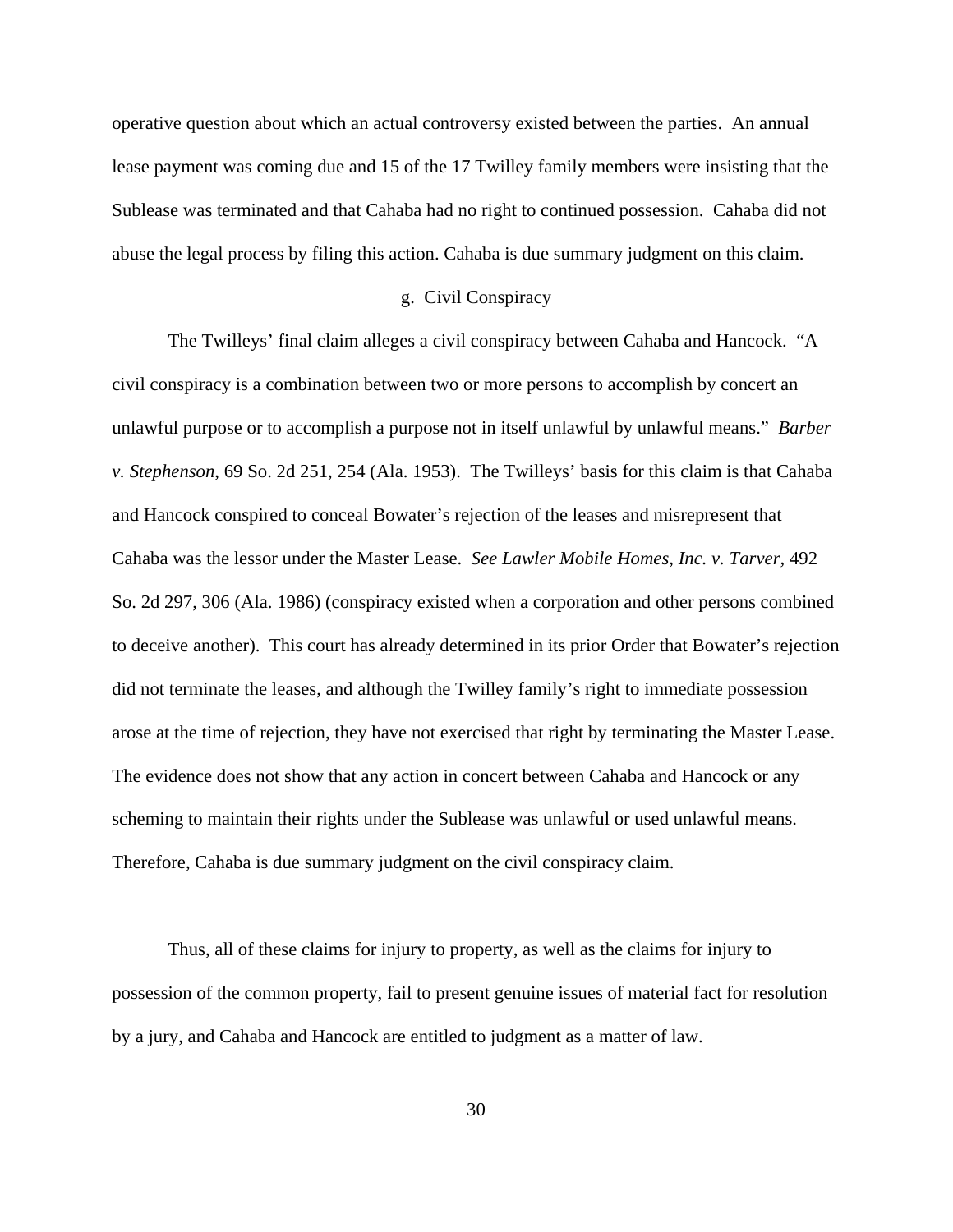## **V. CONCLUSION**

For the foregoing reasons, it is hereby ORDERED as follows:

1. Cahaba's and Hancock's Second Motion for Summary Judgment is GRANTED as to Cahaba's Complaint for Declaratory Judgment, and it is hereby DECLARED that:

a. The Sublease of Cahaba Forests, Inc. is valid, enforceable, and in full force and effect, and Cahaba is bound by all obligations thereunder and under the Master Lease, and the Twilley family Defendants are entitled to receive the lease payments specified therein until and unless the Master Lease and the Sublease expire by their terms or are lawfully terminated by all 17 Twilley Defendants or all those who may succeed them in interest.

b. The leasehold and timber rights in the land described in the Sublease are vested in Cahaba Forests, Inc. alone, and the Defendants have no estate, right, title or interest in the leasehold and timber rights unless and until the Master Lease and Sublease are lawfully terminated or expire by their terms.

2. The Twilleys' Motion for Partial Summary Judgment is DENIED.

3. Cahaba's and Hancock's Second Motion for Summary Judgment is GRANTED as to all Counter-Claims and Third-Party Claims of the Twilleys, and those claims are DISMISSED with prejudice.

4. A separate judgment will be entered in favor of Cahaba and Hancock and against the Defendants.

5. Costs are taxed against all Defendants except Hay and Scott.

31